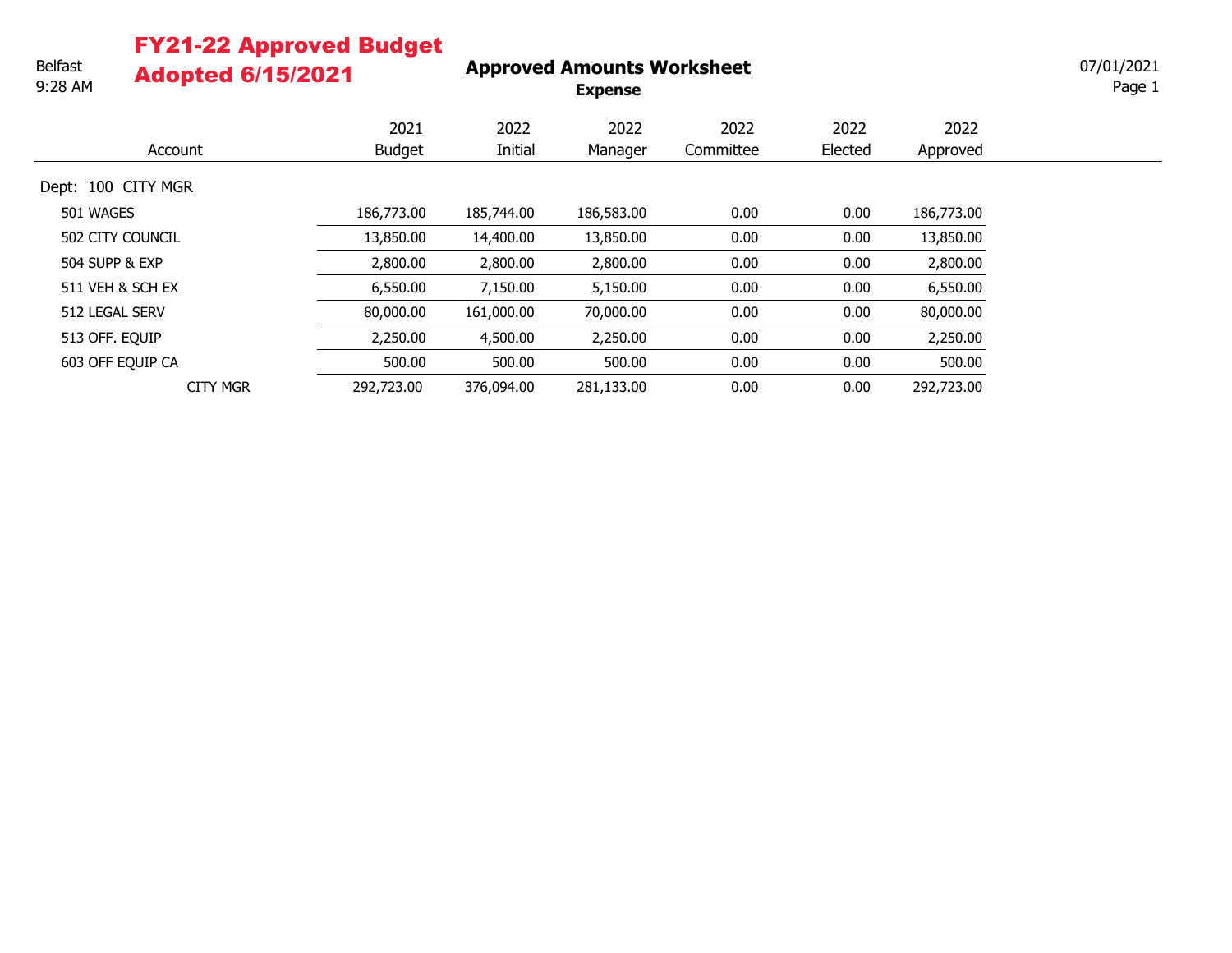### Approved Amounts Worksheet

Expense

Page 2 07/01/2021

| Account           | 2021<br><b>Budget</b> | 2022<br>Initial | 2022<br>Manager | 2022<br>Committee | 2022<br>Elected | 2022<br>Approved |
|-------------------|-----------------------|-----------------|-----------------|-------------------|-----------------|------------------|
| Dept: 110 FINANCE |                       |                 |                 |                   |                 |                  |
| 501 WAGES         | 124,654.00            | 115,674.00      | 124,654.00      | 0.00              | 0.00            | 124,654.00       |
| 503 UNSCHEDUL OT  | 0.00                  | 250.00          | 0.00            | 0.00              | 0.00            | 0.00             |
| 504 SUPP & EXP    | 3,000.00              | 3,000.00        | 3,000.00        | 0.00              | 0.00            | 3,000.00         |
| 505 MISC, EXP     | 11,000.00             | 11,000.00       | 11,000.00       | 0.00              | 0.00            | 11,000.00        |
| 508 COMPUTER SUP  | 50.00                 | 50.00           | 50.00           | 0.00              | 0.00            | 50.00            |
| 509 COMP SUPP &   | 4,300.00              | 4,300.00        | 4,300.00        | 0.00              | 0.00            | 4,300.00         |
| 510 AUDIT         | 29,000.00             | 29,000.00       | 29,000.00       | 0.00              | 0.00            | 29,000.00        |
| 513 OFF. EQUIP    | 3,550.00              | 1,300.00        | 3,550.00        | 0.00              | 0.00            | 3,550.00         |
| 603 OFF EQUIP CA  | 500.00                | 500.00          | 500.00          | 0.00              | 0.00            | 500.00           |
| <b>FINANCE</b>    | 176,054.00            | 165,074.00      | 176,054.00      | 0.00              | 0.00            | 176,054.00       |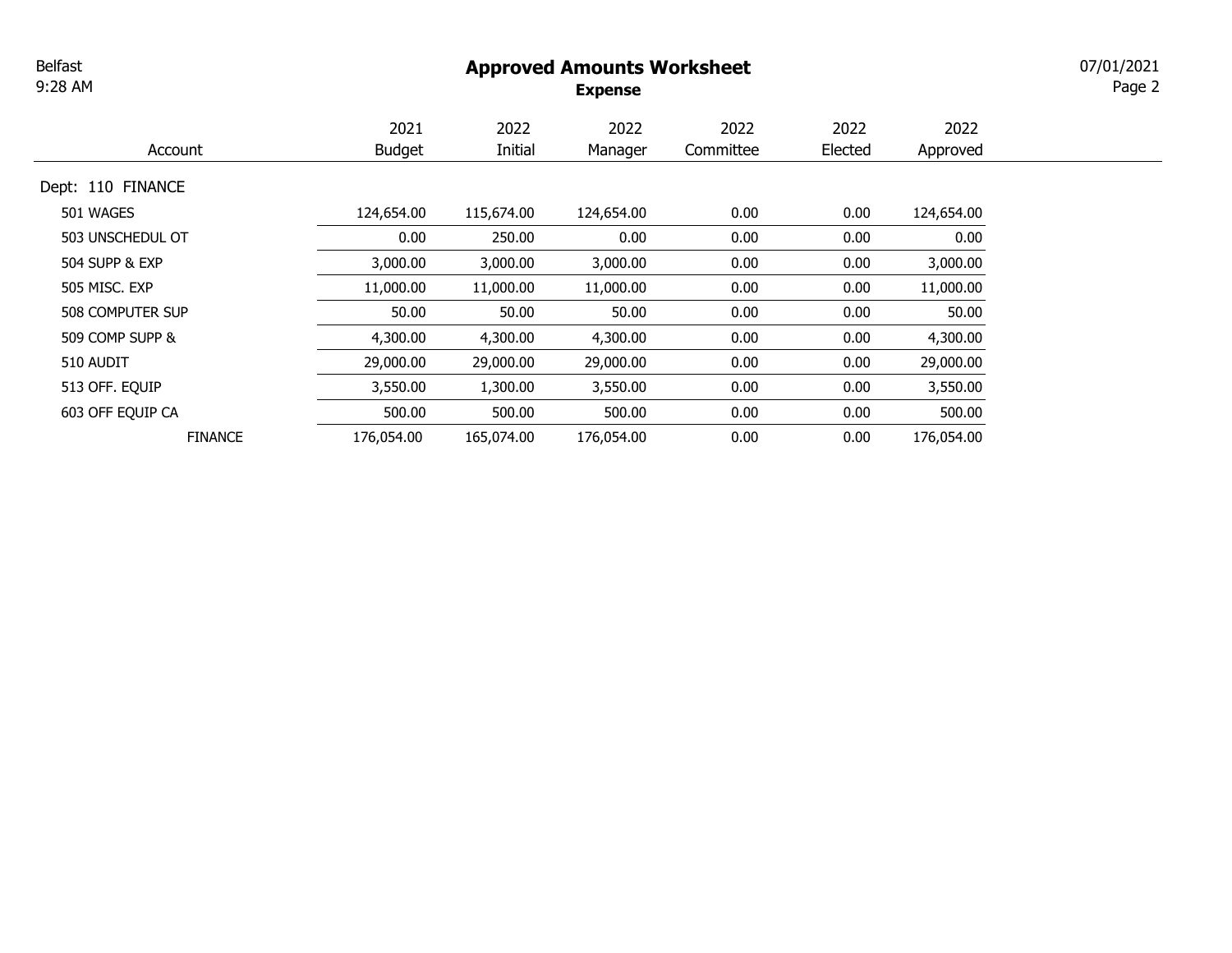### Approved Amounts Worksheet

Expense

Page 3 07/01/2021

**Contract Contract** 

| Account             | 2021<br><b>Budget</b> | 2022<br>Initial | 2022<br>Manager | 2022<br>Committee | 2022<br>Elected | 2022<br>Approved |
|---------------------|-----------------------|-----------------|-----------------|-------------------|-----------------|------------------|
| Dept: 120 ASSESSING |                       |                 |                 |                   |                 |                  |
|                     |                       |                 |                 |                   |                 |                  |
| 501 WAGES           | 140,085.00            | 143,874.00      | 133,199.00      | 0.00              | 0.00            | 140,085.00       |
| 504 SUPP & EXP      | 2,000.00              | 2,400.00        | 2,000.00        | 0.00              | 0.00            | 2,000.00         |
| 509 COMP SUPP &     | 16,255.00             | 13,755.00       | 13,755.00       | 0.00              | 0.00            | 16,255.00        |
| 511 VEH & SCH EX    | 7,300.00              | 7,500.00        | 6,500.00        | 0.00              | 0.00            | 7,300.00         |
| 513 OFF. EQUIP      | 400.00                | 400.00          | 400.00          | 0.00              | 0.00            | 400.00           |
| 603 OFF EQUIP CA    | 0.00                  | 2,000.00        | 0.00            | 0.00              | 0.00            | 0.00             |
| <b>ASSESSING</b>    | 166,040.00            | 169,929.00      | 155,854.00      | 0.00              | 0.00            | 166,040.00       |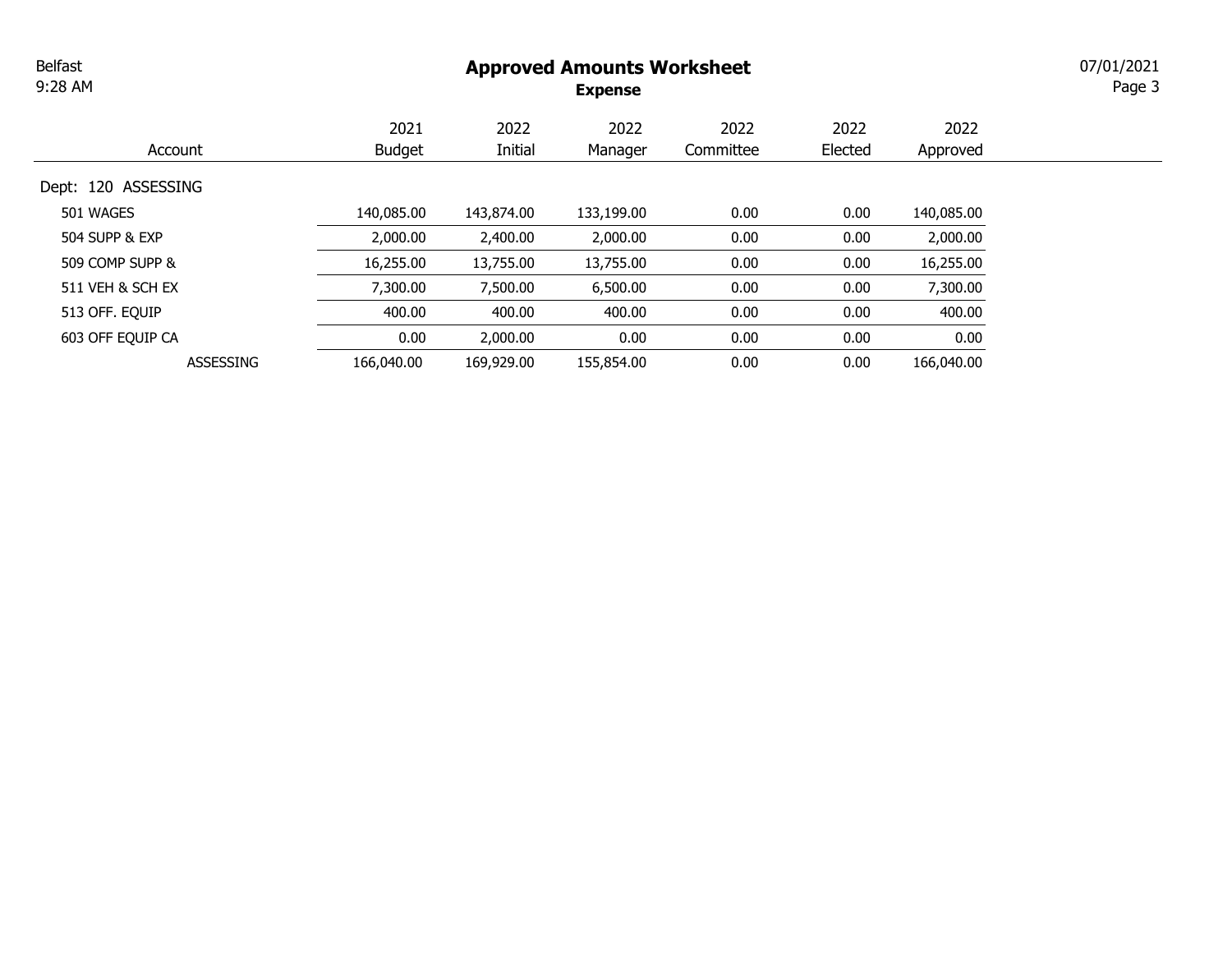# Approved Amounts Worksheet

Expense

Page 4 07/01/2021

|                    | 2021          | 2022       | 2022       | 2022      | 2022    | 2022       |
|--------------------|---------------|------------|------------|-----------|---------|------------|
| Account            | <b>Budget</b> | Initial    | Manager    | Committee | Elected | Approved   |
| Dept: 130 CITY CLK |               |            |            |           |         |            |
| 501 WAGES          | 185,224.00    | 181,814.00 | 185,224.00 | 0.00      | 0.00    | 185,224.00 |
| 503 UNSCHEDUL OT   | 50.00         | 250.00     | 50.00      | 0.00      | 0.00    | 50.00      |
| 504 SUPP & EXP     | 3,000.00      | 3,000.00   | 3,000.00   | 0.00      | 0.00    | 3,000.00   |
| 505 MISC, EXP      | 1,650.00      | 1,650.00   | 1,650.00   | 0.00      | 0.00    | 1,650.00   |
| 506 POSTAGE        | 12,000.00     | 12,000.00  | 12,000.00  | 0.00      | 0.00    | 12,000.00  |
| 507 COMMITTEE SU   | 0.00          | 0.00       | 0.00       | 0.00      | 0.00    | 0.00       |
| 508 COMPUTER SUP   | 165.00        | 165.00     | 165.00     | 0.00      | 0.00    | 165.00     |
| 509 COMP SUPP &    | 7,200.00      | 8,081.00   | 7,200.00   | 0.00      | 0.00    | 7,200.00   |
| 513 OFF. EQUIP     | 3,310.00      | 3,310.00   | 3,310.00   | 0.00      | 0.00    | 3,310.00   |
| 603 OFF EQUIP CA   | 1,000.00      | 1,000.00   | 1,000.00   | 0.00      | 0.00    | 1,000.00   |
| 631 RECORDS REST   | 2,500.00      | 2,500.00   | 2,500.00   | 0.00      | 0.00    | 2,500.00   |
| 674 CODIFICATION   | 4,000.00      | 4,000.00   | 4,000.00   | 0.00      | 0.00    | 4,000.00   |
| <b>CITY CLK</b>    | 220,099.00    | 217,770.00 | 220,099.00 | 0.00      | 0.00    | 220,099.00 |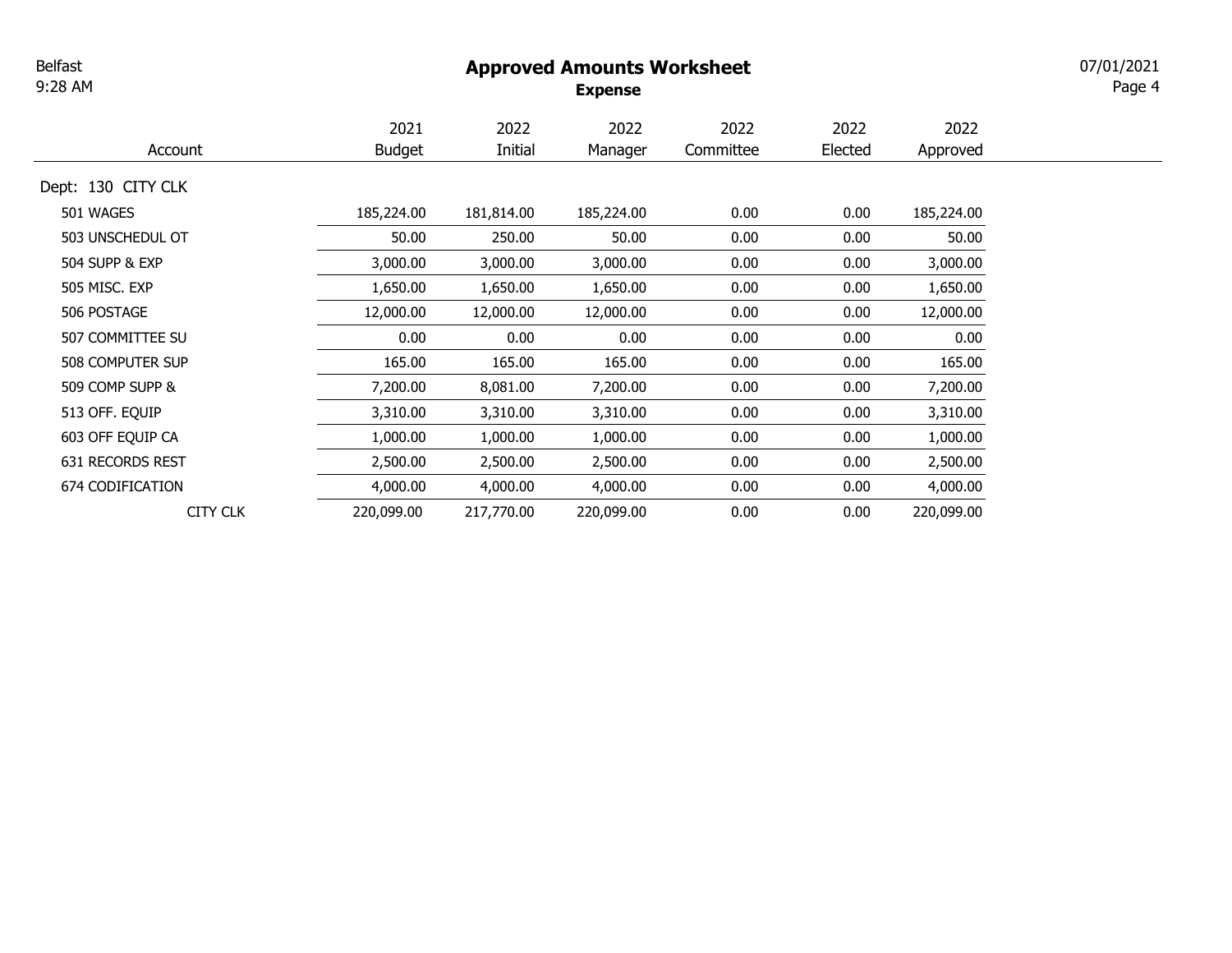### Approved Amounts Worksheet

Expense

Page 5 07/01/2021

|                         | 2021          | 2022       | 2022       | 2022      | 2022    | 2022       |
|-------------------------|---------------|------------|------------|-----------|---------|------------|
| Account                 | <b>Budget</b> | Initial    | Manager    | Committee | Elected | Approved   |
| Dept: 140 BLDG MAINT    |               |            |            |           |         |            |
| 501 WAGES               | 50,782.00     | 49,748.00  | 50,782.00  | 0.00      | 0.00    | 50,782.00  |
| 511 VEH & SCH EX        | 3,800.00      | 3,800.00   | 3,800.00   | 0.00      | 0.00    | 3,800.00   |
| 515 ELECTRICITY         | 6,600.00      | 7,200.00   | 7,200.00   | 0.00      | 0.00    | 6,600.00   |
| <b>516 HEATING FUEL</b> | 7,500.00      | 7,500.00   | 7,500.00   | 0.00      | 0.00    | 7,500.00   |
| 517 TELE/INTERNE        | 5,100.00      | 6,500.00   | 6,500.00   | 0.00      | 0.00    | 5,100.00   |
| 518 WATER               | 2,200.00      | 2,100.00   | 2,200.00   | 0.00      | 0.00    | 2,200.00   |
| 519 CLEAN SUPP          | 1,900.00      | 1,900.00   | 1,900.00   | 0.00      | 0.00    | 1,900.00   |
| 520 BLDG MAINT          | 17,045.00     | 16,950.00  | 16,950.00  | 0.00      | 0.00    | 17,045.00  |
| 524 CLEANING CON        | 9,300.00      | 9,300.00   | 9,300.00   | 0.00      | 0.00    | 9,300.00   |
| 837 IT SERVICES         | 99,328.00     | 99,328.00  | 99,328.00  | 0.00      | 0.00    | 99,328.00  |
| 901 BLDG MAIN RE        | 11,000.00     | 5,000.00   | 5,000.00   | 0.00      | 0.00    | 11,000.00  |
| <b>BLDG MAINT</b>       | 214,555.00    | 209,326.00 | 210,460.00 | 0.00      | 0.00    | 214,555.00 |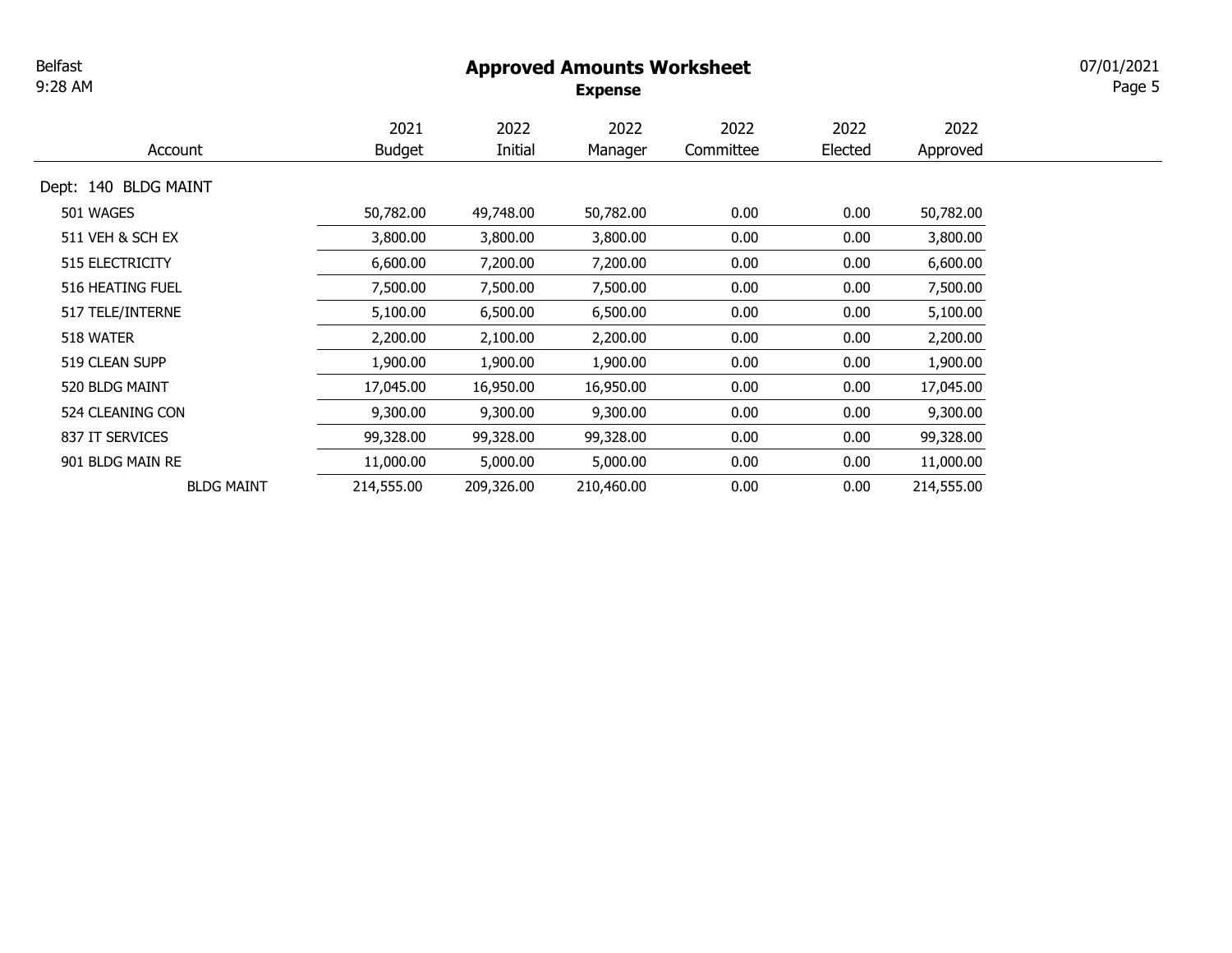### Approved Amounts Worksheet

Expense

Page 6 07/01/2021

| Account             | 2021<br><b>Budget</b> | 2022<br>Initial | 2022<br>Manager | 2022<br>Committee | 2022<br>Elected | 2022<br>Approved |
|---------------------|-----------------------|-----------------|-----------------|-------------------|-----------------|------------------|
| Dept: 150 ELECTIONS |                       |                 |                 |                   |                 |                  |
| 501 WAGES           | 7,192.00              | 7,192.00        | 7,192.00        | 0.00              | 0.00            | 7,192.00         |
| 503 UNSCHEDUL OT    | 700.00                | 500.00          | 700.00          | 0.00              | 0.00            | 700.00           |
| 504 SUPP & EXP      | 11,287.00             | 11,287.00       | 11,287.00       | 0.00              | 0.00            | 11,287.00        |
| <b>ELECTIONS</b>    | 19,179.00             | 18,979.00       | 19,179.00       | 0.00              | 0.00            | 19,179.00        |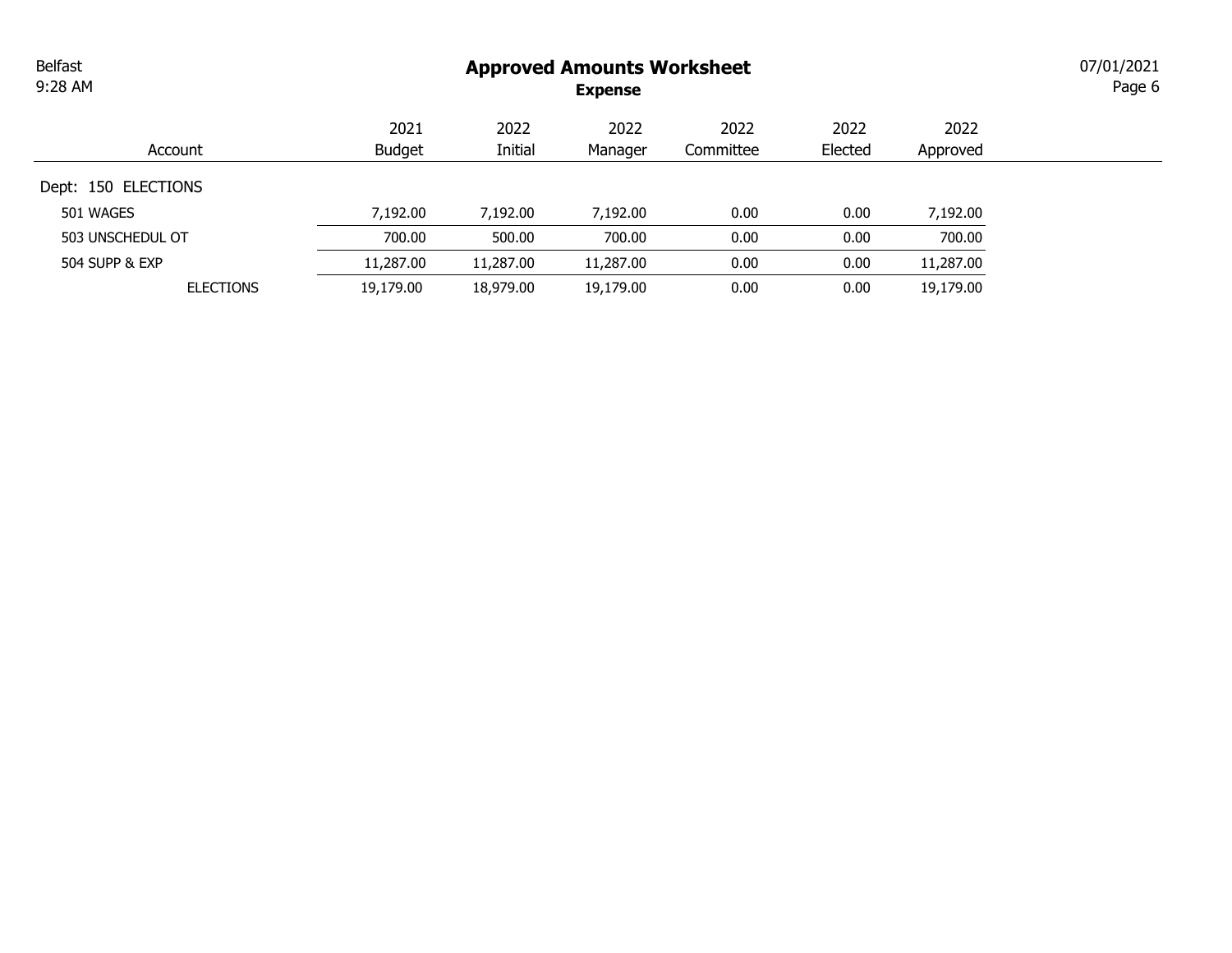# Approved Amounts Worksheet

Expense

Page 7 07/01/2021

| Account                | 2021<br><b>Budget</b> | 2022<br>Initial | 2022<br>Manager | 2022<br>Committee | 2022<br>Elected | 2022<br>Approved |
|------------------------|-----------------------|-----------------|-----------------|-------------------|-----------------|------------------|
| Dept: 180 EMPLOYEE BEN |                       |                 |                 |                   |                 |                  |
| 527 SOC SEC/MED        | 369,614.00            | 355,000.00      | 359,000.00      | 0.00              | 0.00            | 369,614.00       |
| 528 RETIREMENT         | 373,407.00            | 356,000.00      | 361,000.00      | 0.00              | 0.00            | 373,407.00       |
| 529 GRP LIFE INS       | 21,976.00             | 21,600.00       | 21,600.00       | 0.00              | 0.00            | 21,976.00        |
| 530 HEALTH INS         | 1,033,103.00          | 996,936.00      | 1,009,016.00    | 0.00              | 0.00            | 1,033,103.00     |
| 531 PERSONNEL RE       | 50,000.00             | 50,000.00       | 50,000.00       | 0.00              | 0.00            | 50,000.00        |
| <b>EMPLOYEE BEN</b>    | 1,848,100.00          | 1,779,536.00    | 1,800,616.00    | 0.00              | 0.00            | 1,848,100.00     |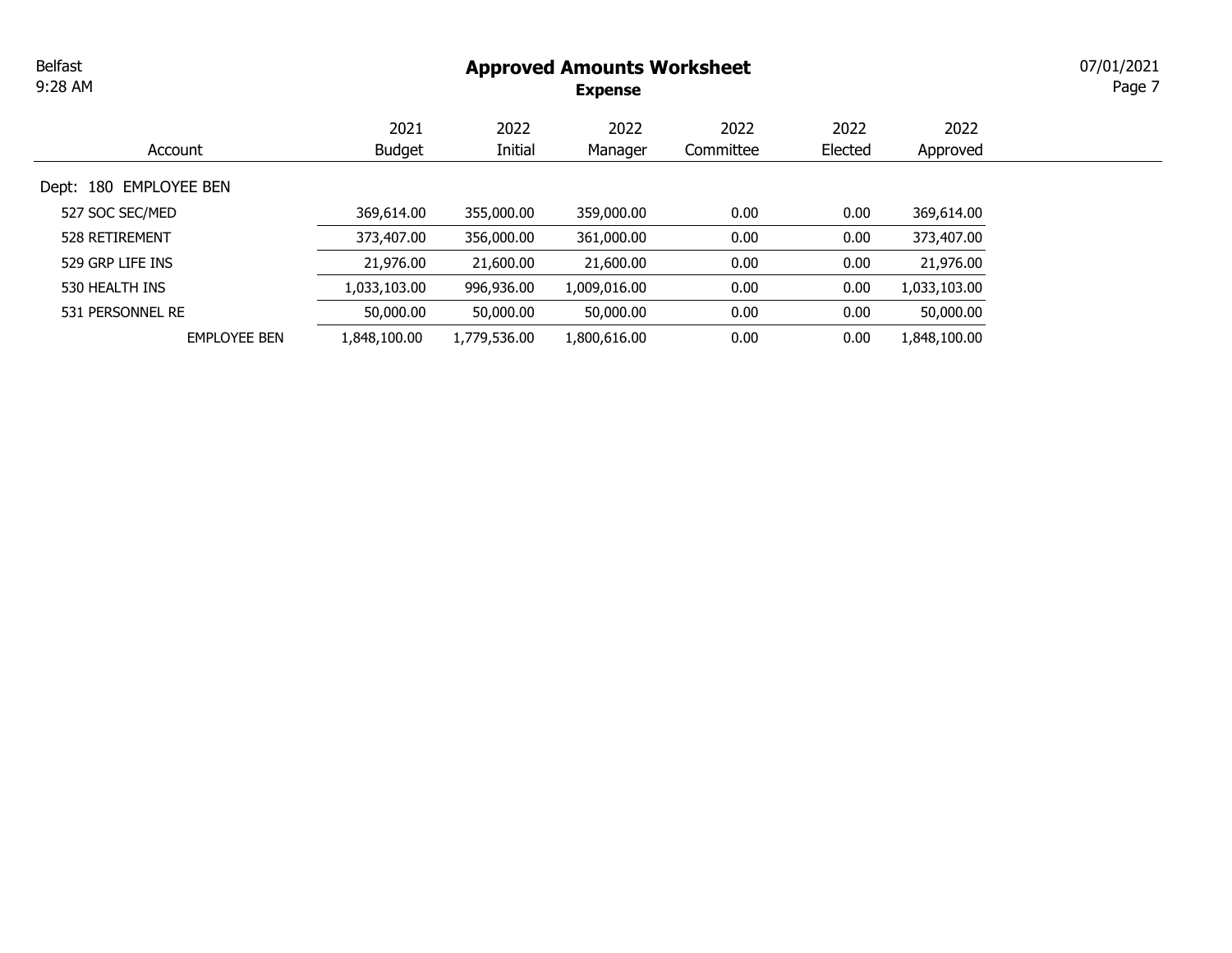### Approved Amounts Worksheet

Expense

Page 8 07/01/2021

|                     | 2021          | 2022     | 2022     | 2022      | 2022    | 2022     |
|---------------------|---------------|----------|----------|-----------|---------|----------|
| Account             | <b>Budget</b> | Initial  | Manager  | Committee | Elected | Approved |
| Dept: 190 BOATHOUSE |               |          |          |           |         |          |
| 504 SUPP & EXP      | 600.00        | 600.00   | 600.00   | 0.00      | 0.00    | 600.00   |
| 515 ELECTRICITY     | 400.00        | 400.00   | 400.00   | 0.00      | 0.00    | 400.00   |
| 516 HEATING FUEL    | 5,000.00      | 5,600.00 | 5,000.00 | 0.00      | 0.00    | 5,000.00 |
| 517 TELE/INTERNE    | 1,100.00      | 1,100.00 | 1,100.00 | 0.00      | 0.00    | 1,100.00 |
| 518 WATER           | 350.00        | 350.00   | 350.00   | 0.00      | 0.00    | 350.00   |
| 520 BLDG MAINT      | 500.00        | 1,500.00 | 1,500.00 | 0.00      | 0.00    | 500.00   |
| 532 CAPITAL RES     | 0.00          | 0.00     | 0.00     | 0.00      | 0.00    | 0.00     |
| <b>BOATHOUSE</b>    | 7,950.00      | 9,550.00 | 8,950.00 | 0.00      | 0.00    | 7,950.00 |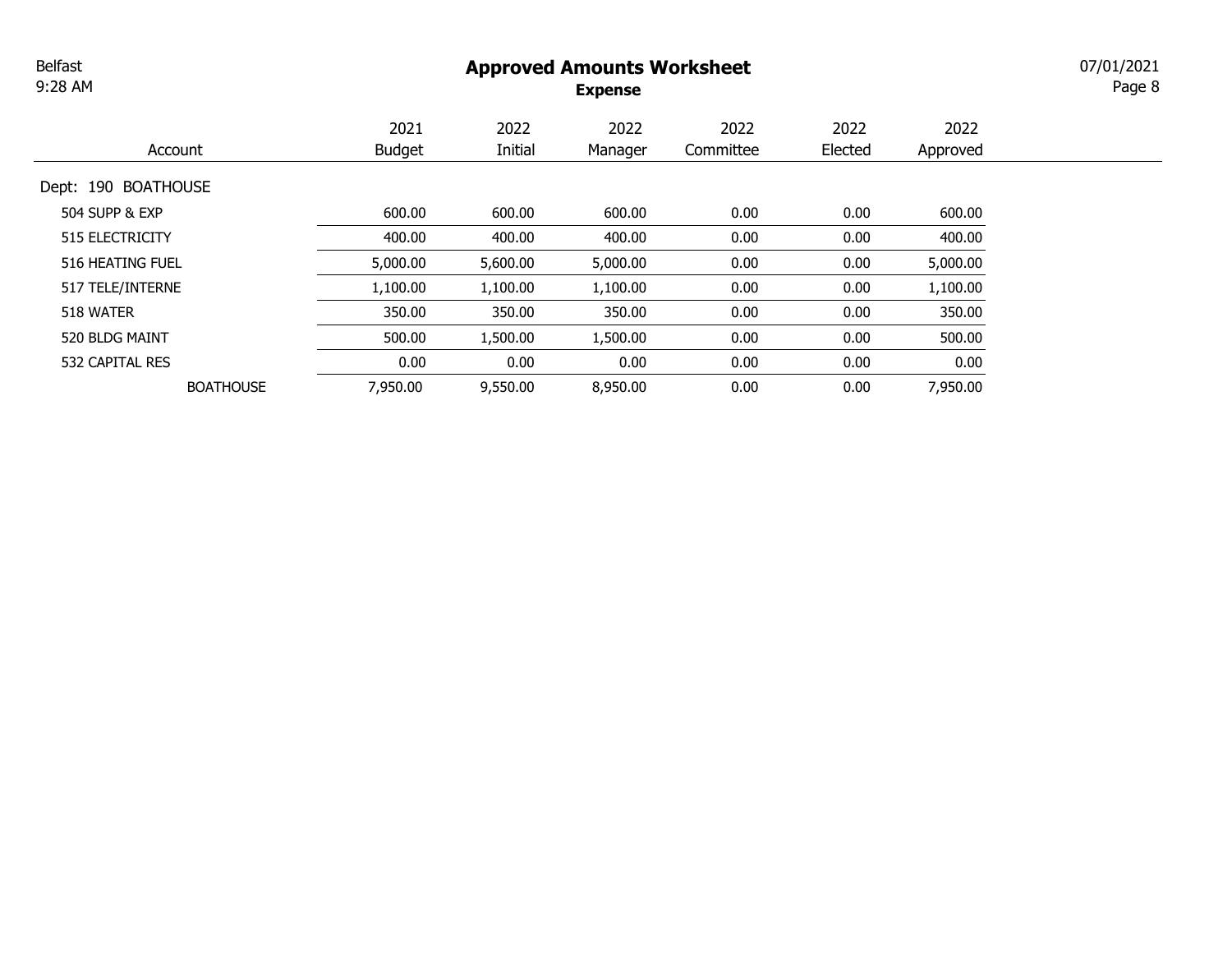# Approved Amounts Worksheet

Expense

Page 9 07/01/2021

| Account          | 2021<br><b>Budget</b> | 2022<br>Initial | 2022<br>Manager | 2022<br>Committee | 2022<br>Elected | 2022<br>Approved |
|------------------|-----------------------|-----------------|-----------------|-------------------|-----------------|------------------|
|                  |                       |                 |                 |                   |                 |                  |
| Dept: 210 FIRE   |                       |                 |                 |                   |                 |                  |
| 501 WAGES        | 213,265.00            | 210,000.00      | 213,265.00      | 0.00              | 0.00            | 213,265.00       |
| 503 UNSCHEDUL OT | 6,000.00              | 3,500.00        | 3,500.00        | 0.00              | 0.00            | 6,000.00         |
| 504 SUPP & EXP   | 4,000.00              | 4,000.00        | 4,000.00        | 0.00              | 0.00            | 4,000.00         |
| 515 ELECTRICITY  | 2,000.00              | 2,000.00        | 2,000.00        | 0.00              | 0.00            | 2,000.00         |
| 516 HEATING FUEL | 3,500.00              | 4,200.00        | 3,500.00        | 0.00              | 0.00            | 3,500.00         |
| 517 TELE/INTERNE | 4,660.00              | 4,300.00        | 4,660.00        | 0.00              | 0.00            | 4,660.00         |
| 518 WATER        | 1,400.00              | 1,400.00        | 1,400.00        | 0.00              | 0.00            | 1,400.00         |
| 520 BLDG MAINT   | 5,000.00              | 5,000.00        | 5,000.00        | 0.00              | 0.00            | 5,000.00         |
| 533 CHIEF'S CL A | 400.00                | 400.00          | 400.00          | 0.00              | 0.00            | 400.00           |
| 534 HOSE REPL    | 1,000.00              | 1,000.00        | 1,000.00        | 0.00              | 0.00            | 1,000.00         |
| 535 PURCHASE OF  | 15,000.00             | 15,000.00       | 15,000.00       | 0.00              | 0.00            | 15,000.00        |
| 536 VEH MAINT &  | 6,000.00              | 6,000.00        | 6,000.00        | 0.00              | 0.00            | 6,000.00         |
| 537 EQUIP CAP RE | 80,000.00             | 80,000.00       | 80,000.00       | 0.00              | 0.00            | 80,000.00        |
| 567 GAS, OIL, GR | 2,100.00              | 2,500.00        | 2,100.00        | 0.00              | 0.00            | 2,100.00         |
| 580 UNIFORMS     | 600.00                | 600.00          | 600.00          | 0.00              | 0.00            | 600.00           |
| 713 EQUIP MAINT  | 3,500.00              | 3,500.00        | 3,500.00        | 0.00              | 0.00            | 3,500.00         |
| <b>FIRE</b>      | 348,425.00            | 343,400.00      | 345,925.00      | 0.00              | 0.00            | 348,425.00       |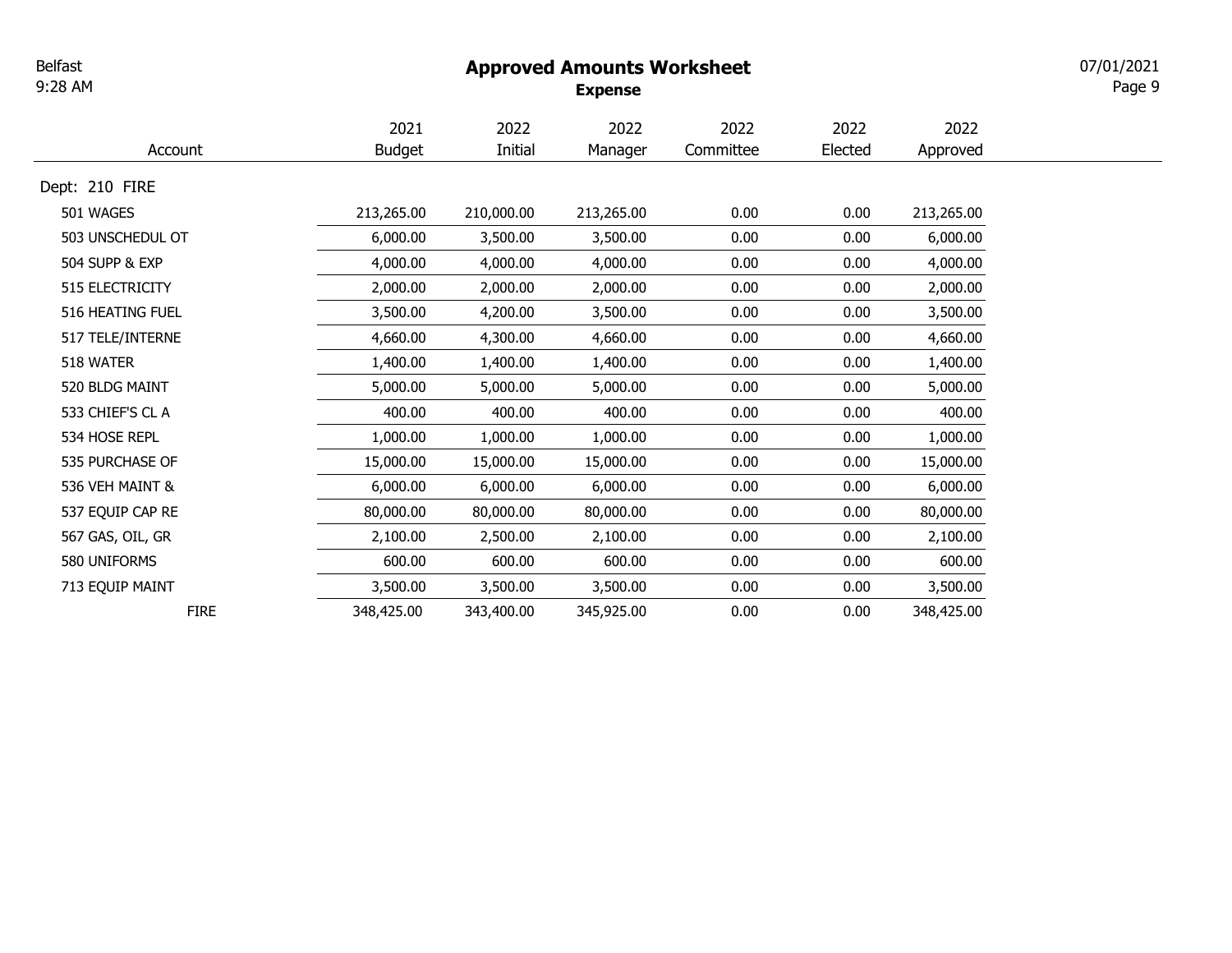Belfast

9:28 AM

# Approved Amounts Worksheet

Expense

Page 10 07/01/2021

|                  | 2021          | 2022         | 2022         | 2022      | 2022    | 2022         |
|------------------|---------------|--------------|--------------|-----------|---------|--------------|
| Account          | <b>Budget</b> | Initial      | Manager      | Committee | Elected | Approved     |
| Dept: 220 POLICE |               |              |              |           |         |              |
| 501 WAGES        | 1,102,588.00  | 1,069,333.00 | 1,081,891.00 | 0.00      | 0.00    | 1,102,588.00 |
| 503 UNSCHEDUL OT | 87,000.00     | 87,000.00    | 87,000.00    | 0.00      | 0.00    | 87,000.00    |
| 504 SUPP & EXP   | 9,320.00      | 9,320.00     | 9,320.00     | 0.00      | 0.00    | 9,320.00     |
| 509 COMP SUPP &  | 7,100.00      | 7,100.00     | 7,100.00     | 0.00      | 0.00    | 7,100.00     |
| 513 OFF. EQUIP   | 3,500.00      | 3,500.00     | 3,500.00     | 0.00      | 0.00    | 3,500.00     |
| 515 ELECTRICITY  | 4,800.00      | 4,800.00     | 4,800.00     | 0.00      | 0.00    | 4,800.00     |
| 516 HEATING FUEL | 7,000.00      | 7,000.00     | 7,000.00     | 0.00      | 0.00    | 7,000.00     |
| 517 TELE/INTERNE | 12,260.00     | 12,260.00    | 12,260.00    | 0.00      | 0.00    | 12,260.00    |
| 518 WATER        | 1,500.00      | 1,470.00     | 1,500.00     | 0.00      | 0.00    | 1,500.00     |
| 520 BLDG MAINT   | 5,000.00      | 5,000.00     | 5,000.00     | 0.00      | 0.00    | 5,000.00     |
| 533 CHIEF'S CL A | 1,400.00      | 1,400.00     | 1,400.00     | 0.00      | 0.00    | 1,400.00     |
| 535 PURCHASE OF  | 47,000.00     | 47,000.00    | 47,000.00    | 0.00      | 0.00    | 47,000.00    |
| 536 VEH MAINT &  | 15,000.00     | 15,000.00    | 15,000.00    | 0.00      | 0.00    | 15,000.00    |
| 537 EQUIP CAP RE | 5,000.00      | 5,000.00     | 5,000.00     | 0.00      | 0.00    | 5,000.00     |
| 539 MILEAGE & SC | 12,000.00     | 15,000.00    | 12,000.00    | 0.00      | 0.00    | 12,000.00    |
| 540 FIREARMS TR  | 9,500.00      | 9,500.00     | 9,500.00     | 0.00      | 0.00    | 9,500.00     |
| 541 COMM SYS     | 1,200.00      | 1,200.00     | 1,200.00     | 0.00      | 0.00    | 1,200.00     |
| 542 UNIF & POLIC | 16,100.00     | 16,700.00    | 16,100.00    | 0.00      | 0.00    | 16,100.00    |
| 543 JANITOR SERV | 11,800.00     | 11,800.00    | 11,800.00    | 0.00      | 0.00    | 11,800.00    |
| 567 GAS, OIL, GR | 18,000.00     | 17,500.00    | 17,500.00    | 0.00      | 0.00    | 18,000.00    |
| 843 K-9 EXPENSES | 2,225.00      | 2,225.00     | 2,225.00     | 0.00      | 0.00    | 2,225.00     |
| POLICE           | 1,379,293.00  | 1,349,108.00 | 1,358,096.00 | 0.00      | 0.00    | 1,379,293.00 |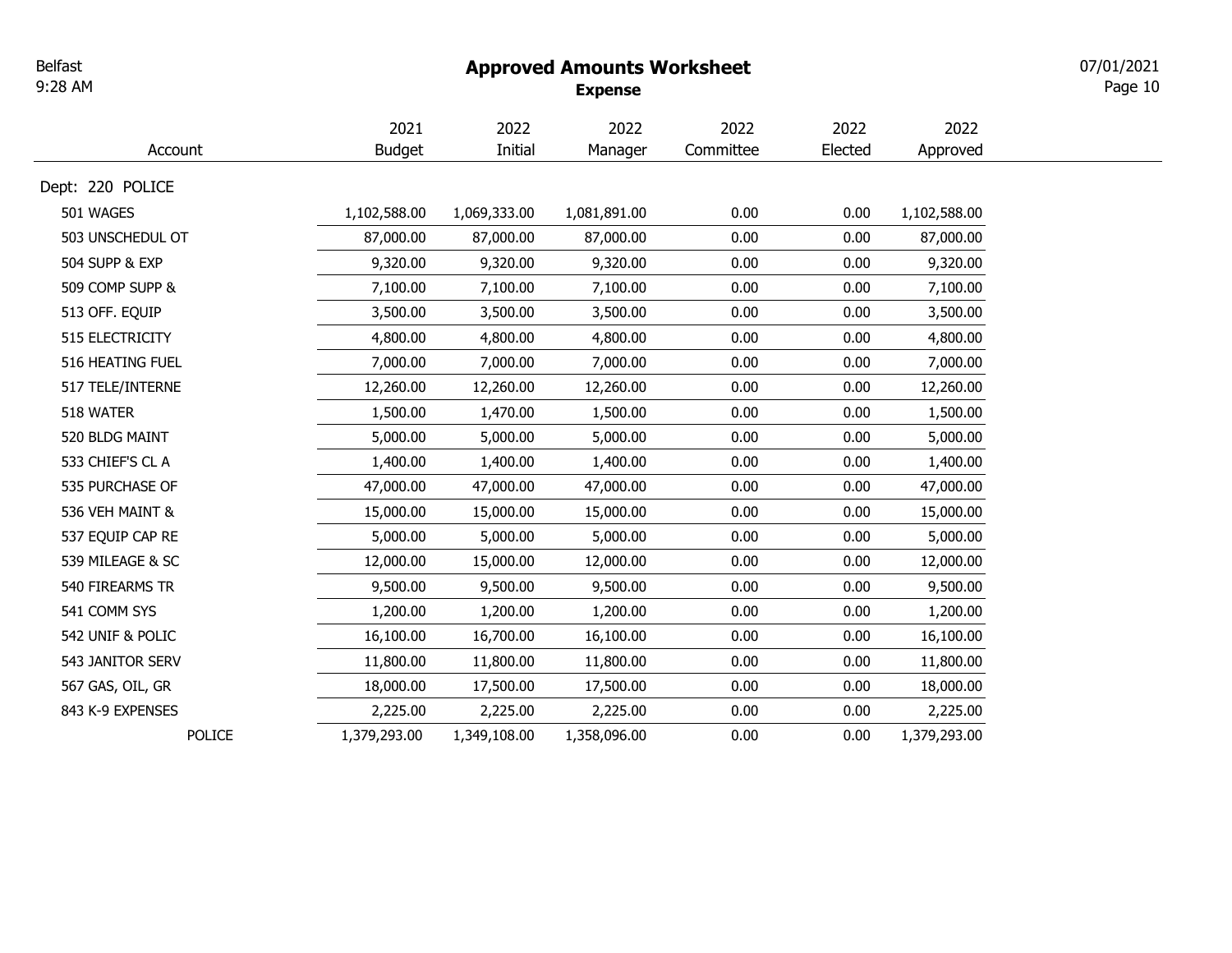Approved Amounts Worksheet

Expense

Page 11 07/01/2021

| Account                 | 2021<br><b>Budget</b> | 2022<br>Initial | 2022<br>Manager | 2022<br>Committee | 2022<br>Elected | 2022<br>Approved |
|-------------------------|-----------------------|-----------------|-----------------|-------------------|-----------------|------------------|
| Dept: 230 ST LIGHTS     |                       |                 |                 |                   |                 |                  |
| <b>544 STREET LIGHT</b> | 30,000.00             | 35,000,00       | 30,000.00       | 0.00              | 0.00            | 30,000.00        |
| 545 DOWNTOWN ST         | 16,000.00             | 16,900.00       | 16,900.00       | 0.00              | 0.00            | 16,000.00        |
| 546 TRAF/SIGNAL         | 1,000.00              | 1,400.00        | 1,000.00        | 0.00              | 0.00            | 1,000.00         |
| 717 ST LIGHT MAI        | 10,000.00             | 10,000.00       | 10,000.00       | 0.00              | 0.00            | 10,000.00        |
| <b>ST LIGHTS</b>        | 57,000.00             | 63,300.00       | 57,900.00       | 0.00              | 0.00            | 57,000.00        |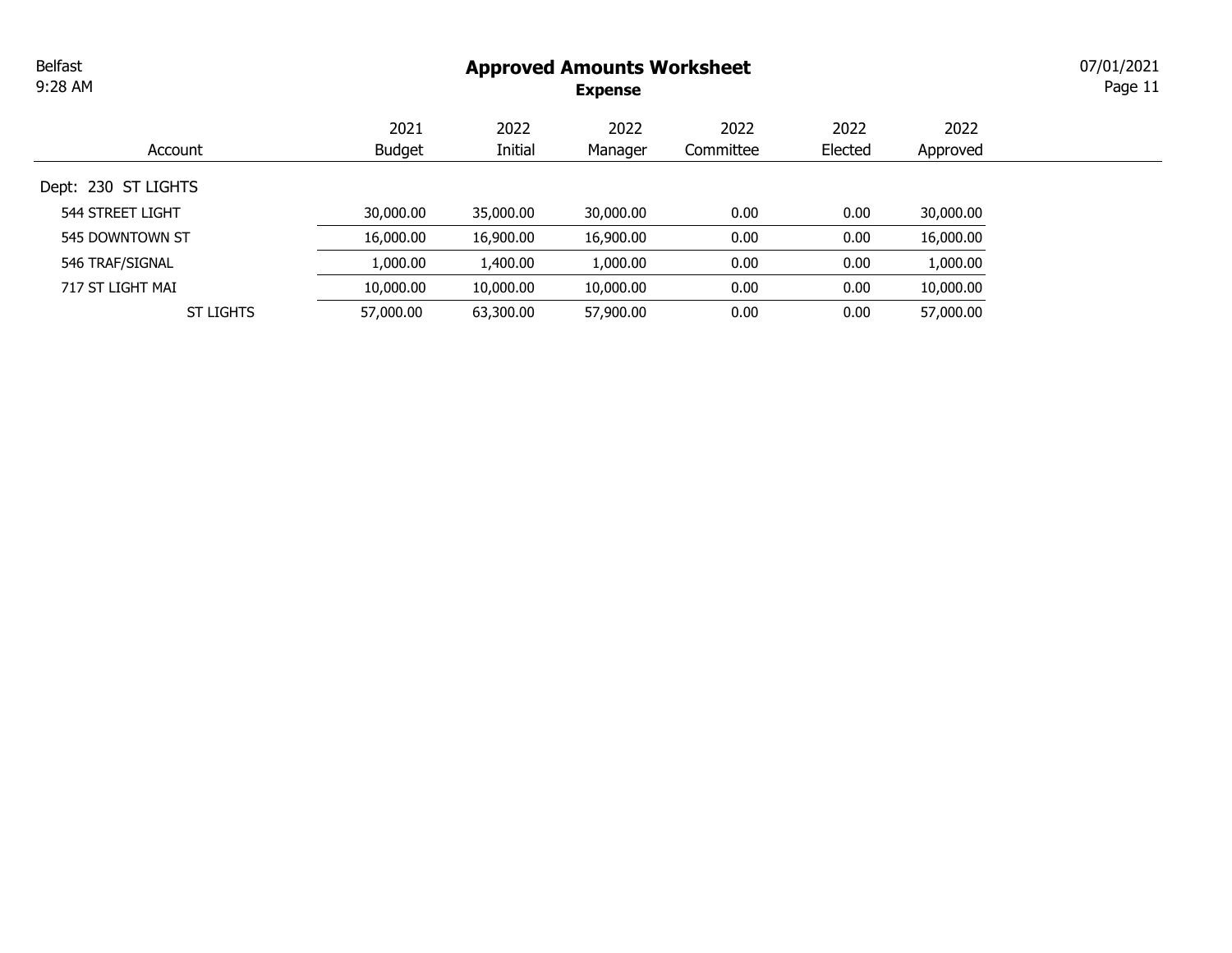| <b>Belfast</b><br>9:28 AM |               | <b>Approved Amounts Worksheet</b><br><b>Expense</b> |            |           |         |            |  |  |
|---------------------------|---------------|-----------------------------------------------------|------------|-----------|---------|------------|--|--|
|                           | 2021          | 2022                                                | 2022       | 2022      | 2022    | 2022       |  |  |
| Account                   | <b>Budget</b> | Initial                                             | Manager    | Committee | Elected | Approved   |  |  |
| Dept: 240 HYDRANTS        |               |                                                     |            |           |         |            |  |  |
| 523 HYDRANTS              | 499,170.00    | 499,170.00                                          | 499,170.00 | 0.00      | 0.00    | 499,170.00 |  |  |
| <b>HYDRANTS</b>           | 499,170.00    | 499,170.00                                          | 499,170.00 | 0.00      | 0.00    | 499,170.00 |  |  |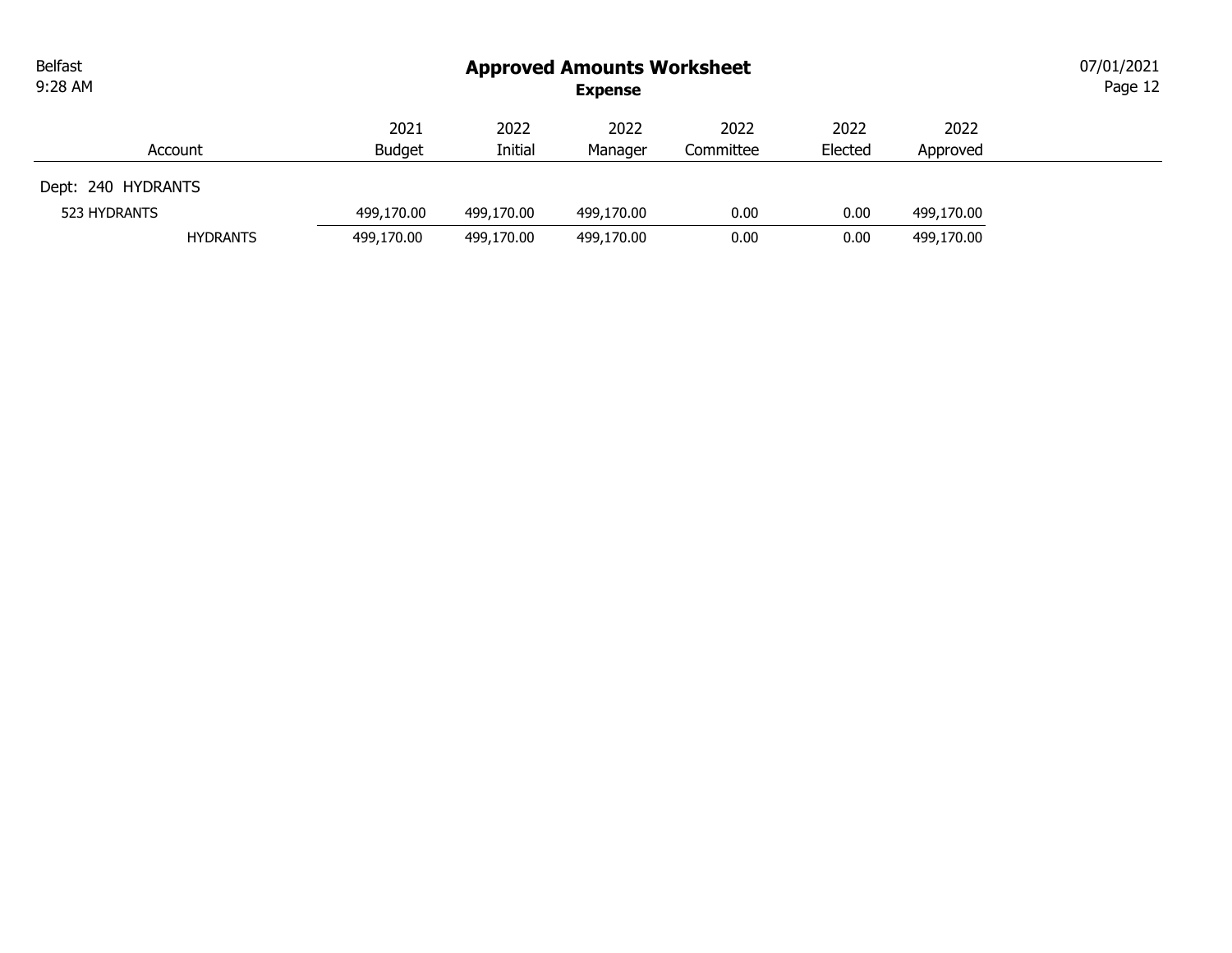### Approved Amounts Worksheet

Expense

Page 13 07/01/2021

| Account            | 2021<br><b>Budget</b> | 2022<br>Initial | 2022<br>Manager | 2022<br>Committee | 2022<br>Elected | 2022<br>Approved |
|--------------------|-----------------------|-----------------|-----------------|-------------------|-----------------|------------------|
| Dept: 250 CABLE TV |                       |                 |                 |                   |                 |                  |
| 501 WAGES          | 28,000.00             | 27,236.00       | 28,000.00       | 0.00              | 0.00            | 28,000.00        |
| 504 SUPP & EXP     | 4,000.00              | 4,000.00        | 4,000.00        | 0.00              | 0.00            | 4,000.00         |
| 522 EQUIP MAINT    | 2,000.00              | 2,000.00        | 2,000.00        | 0.00              | 0.00            | 2,000.00         |
| 536 VEH MAINT &    | 0.00                  | 500.00          | 0.00            | 0.00              | 0.00            | 0.00             |
| 537 EQUIP CAP RE   | 0.00                  | 2,500.00        | 0.00            | 0.00              | 0.00            | 0.00             |
| 567 GAS, OIL, GR   | 100.00                | 100.00          | 100.00          | 0.00              | 0.00            | 100.00           |
| 723 BELFAST TV     | 10,000.00             | 10,000.00       | 10,000.00       | 0.00              | 0.00            | 10,000.00        |
| <b>CABLE TV</b>    | 44,100.00             | 46,336.00       | 44,100.00       | 0.00              | 0.00            | 44,100.00        |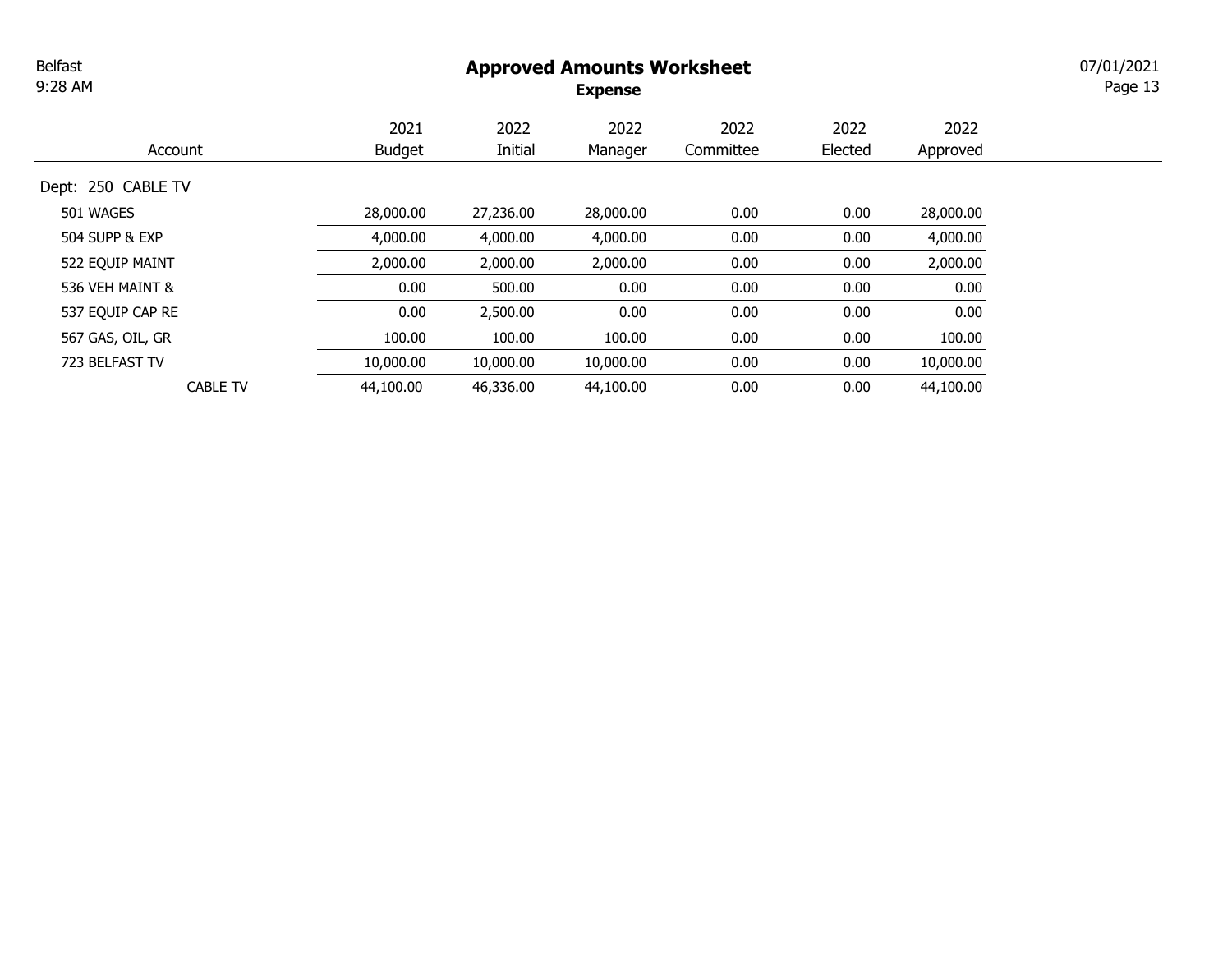### Approved Amounts Worksheet

Expense

Page 14 07/01/2021

| Account             | 2021<br><b>Budget</b> | 2022<br>Initial | 2022<br>Manager | 2022<br>Committee | 2022<br>Elected | 2022<br>Approved |
|---------------------|-----------------------|-----------------|-----------------|-------------------|-----------------|------------------|
| Dept: 260 INSURANCE |                       |                 |                 |                   |                 |                  |
| 549 FLEET & PROP    | 116,939.00            | 116,939.00      | 116,939.00      | 0.00              | 0.00            | 116,939.00       |
| 550 WORKER'S COM    | 187,000.00            | 187,000.00      | 187,000.00      | 0.00              | 0.00            | 187,000.00       |
| 553 UNEMP INS       | 24,000.00             | 24,000.00       | 24,000.00       | 0.00              | 0.00            | 24,000.00        |
| 554 AIRPORT LIAB    | 5,038.00              | 3,750.00        | 3,750.00        | 0.00              | 0.00            | 5,038.00         |
| 555 HARBORMASTER    | 8,012.00              | 8,012.00        | 8,012.00        | 0.00              | 0.00            | 8,012.00         |
| <b>INSURANCE</b>    | 340,989.00            | 339,701.00      | 339,701.00      | 0.00              | 0.00            | 340,989.00       |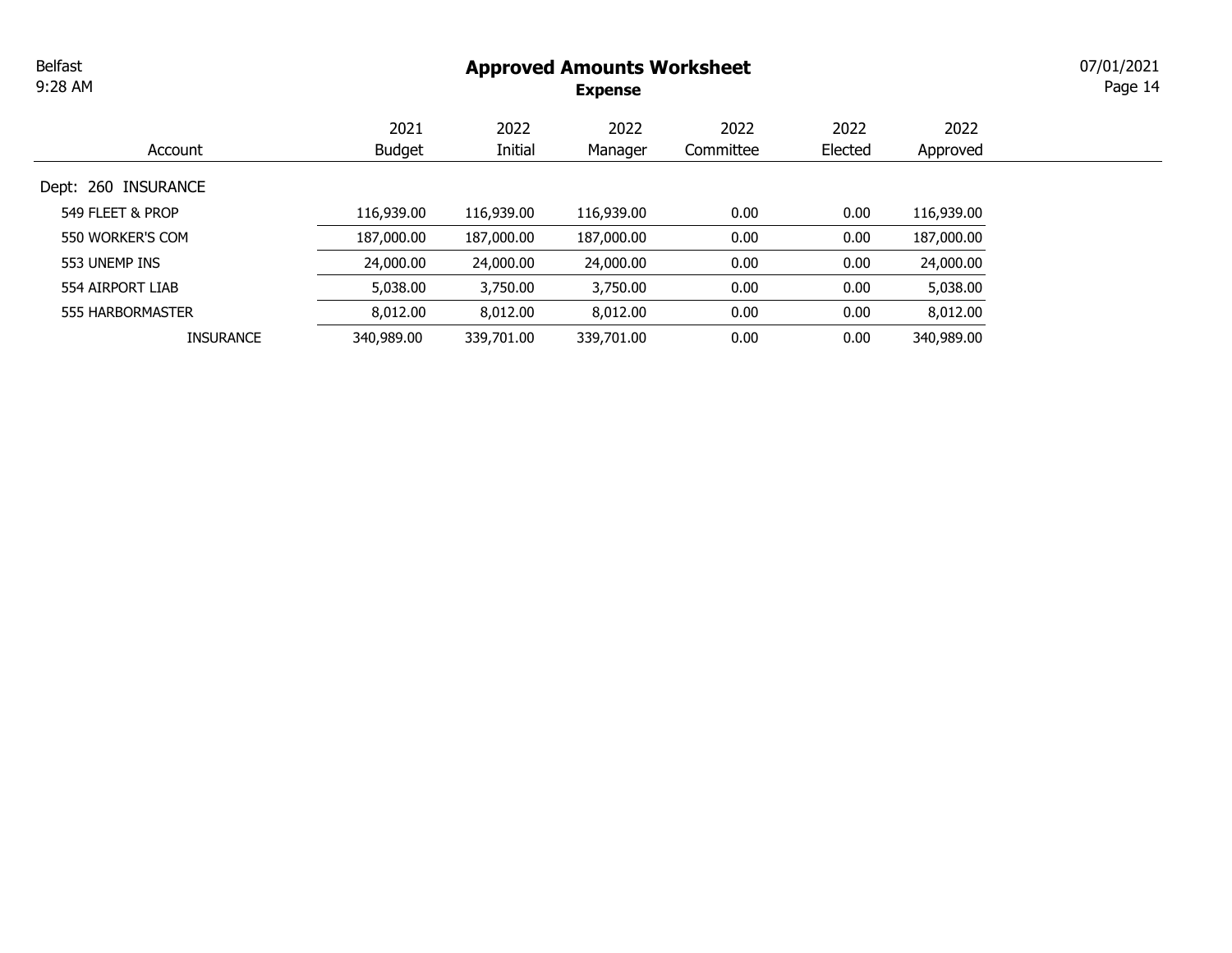# Approved Amounts Worksheet

Expense

Page 15 07/01/2021

|                     | 2021          | 2022       | 2022       | 2022      | 2022    | 2022       |
|---------------------|---------------|------------|------------|-----------|---------|------------|
| Account             | <b>Budget</b> | Initial    | Manager    | Committee | Elected | Approved   |
| Dept: 270 AMBULANCE |               |            |            |           |         |            |
| 501 WAGES           | 614,344.00    | 600,000.00 | 614,344.00 | 0.00      | 0.00    | 614,344.00 |
| 503 UNSCHEDUL OT    | 13,000.00     | 12,000.00  | 12,000.00  | 0.00      | 0.00    | 13,000.00  |
| 504 SUPP & EXP      | 15,000.00     | 15,000.00  | 15,000.00  | 0.00      | 0.00    | 15,000.00  |
| 536 VEH MAINT &     | 7,000.00      | 7,000.00   | 7,000.00   | 0.00      | 0.00    | 7,000.00   |
| 537 EQUIP CAP RE    | 81,512.00     | 81,512.00  | 81,512.00  | 0.00      | 0.00    | 81,512.00  |
| 559 TRAIN & DEVE    | 2,000.00      | 2,000.00   | 2,000.00   | 0.00      | 0.00    | 2,000.00   |
| 560 PARAMEDIC CL    | 3,000.00      | 2,600.00   | 3,000.00   | 0.00      | 0.00    | 3,000.00   |
| 562 AMB BILL CON    | 40,000.00     | 40,000.00  | 40,000.00  | 0.00      | 0.00    | 40,000.00  |
| 567 GAS, OIL, GR    | 21,000.00     | 21,000.00  | 21,000.00  | 0.00      | 0.00    | 21,000.00  |
| <b>AMBULANCE</b>    | 796,856.00    | 781,112.00 | 795,856.00 | 0.00      | 0.00    | 796,856.00 |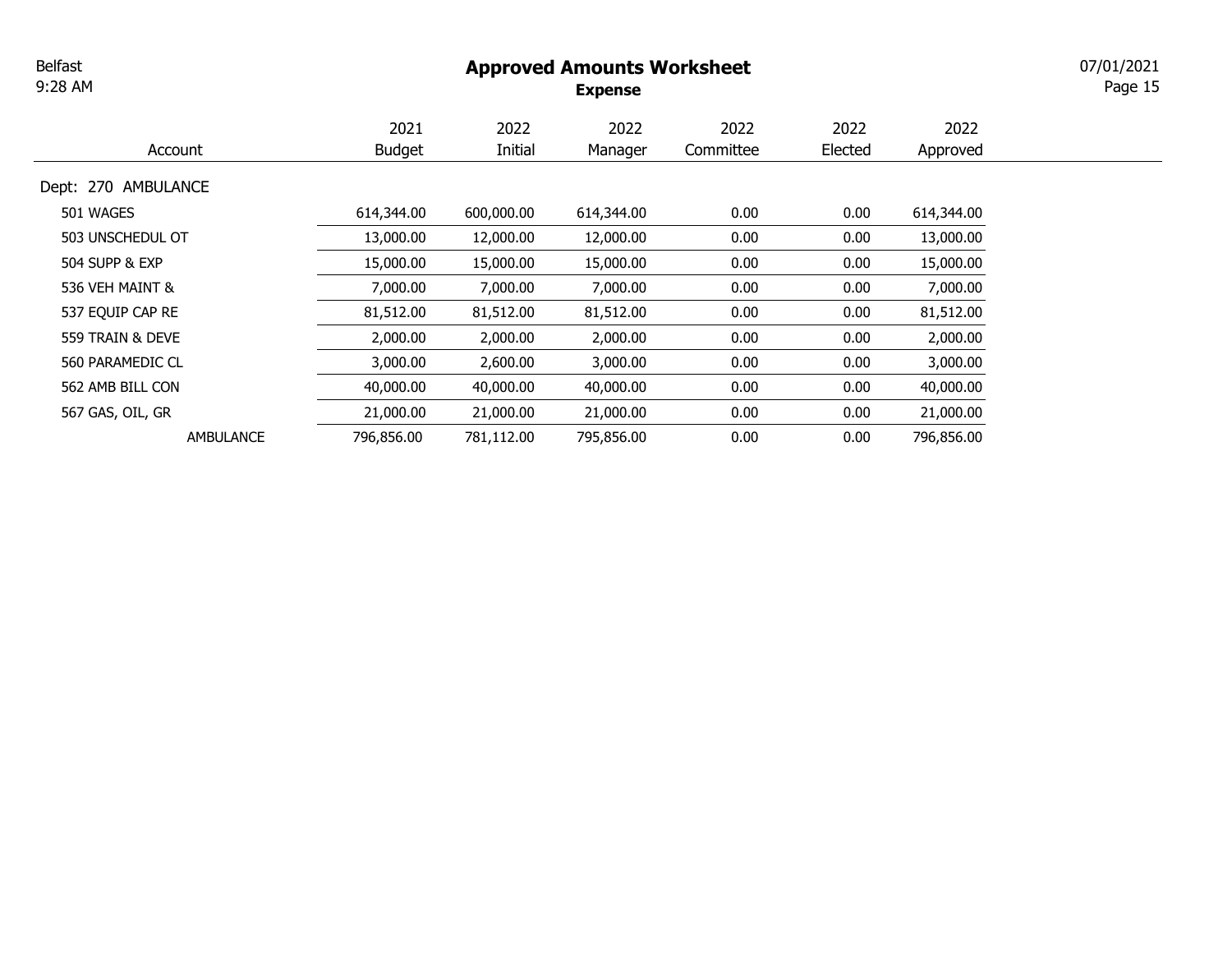| <b>Belfast</b><br>9:28 AM | <b>Approved Amounts Worksheet</b><br><b>Expense</b> |           |          |           |         |          |  |
|---------------------------|-----------------------------------------------------|-----------|----------|-----------|---------|----------|--|
|                           | 2021                                                | 2022      | 2022     | 2022      | 2022    | 2022     |  |
| Account                   | <b>Budget</b>                                       | Initial   | Manager  | Committee | Elected | Approved |  |
| Dept: 280 ANIMAL CTRL     |                                                     |           |          |           |         |          |  |
| 563 KENNEL CTR/V          | 7,500.00                                            | 12,500.00 | 7,500.00 | 0.00      | 0.00    | 7,500.00 |  |
| <b>ANIMAL CTRL</b>        | 7,500.00                                            | 12,500.00 | 7,500.00 | 0.00      | 0.00    | 7,500.00 |  |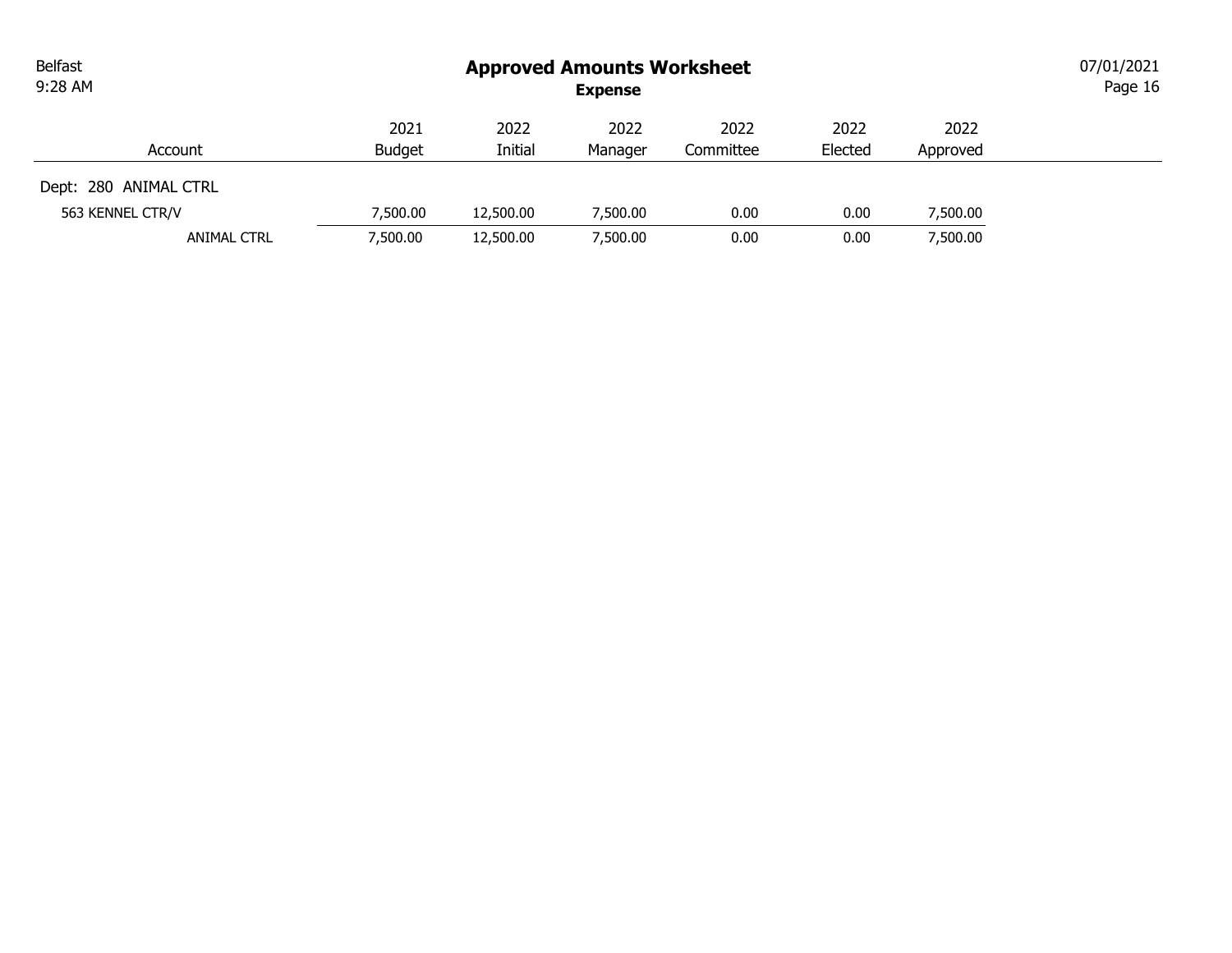# Approved Amounts Worksheet

Expense

Page 17 07/01/2021

| Account             | 2021<br><b>Budget</b> | 2022<br>Initial | 2022<br>Manager | 2022<br>Committee | 2022<br>Elected | 2022<br>Approved |
|---------------------|-----------------------|-----------------|-----------------|-------------------|-----------------|------------------|
| Dept: 290 CR GUARDS |                       |                 |                 |                   |                 |                  |
| 501 WAGES           | 18,676,00             | 17,150.00       | 17,150.00       | 0.00              | 0.00            | 18,676.00        |
| 504 SUPP & EXP      | 150.00                | 150.00          | 150.00          | 0.00              | 0.00            | 150.00           |
| 564 CROSSING LIG    | 0.00                  | 1,100.00        | 1,100.00        | 0.00              | 0.00            | 0.00             |
| <b>CR GUARDS</b>    | 18,826.00             | 18,400.00       | 18,400.00       | 0.00              | 0.00            | 18,826.00        |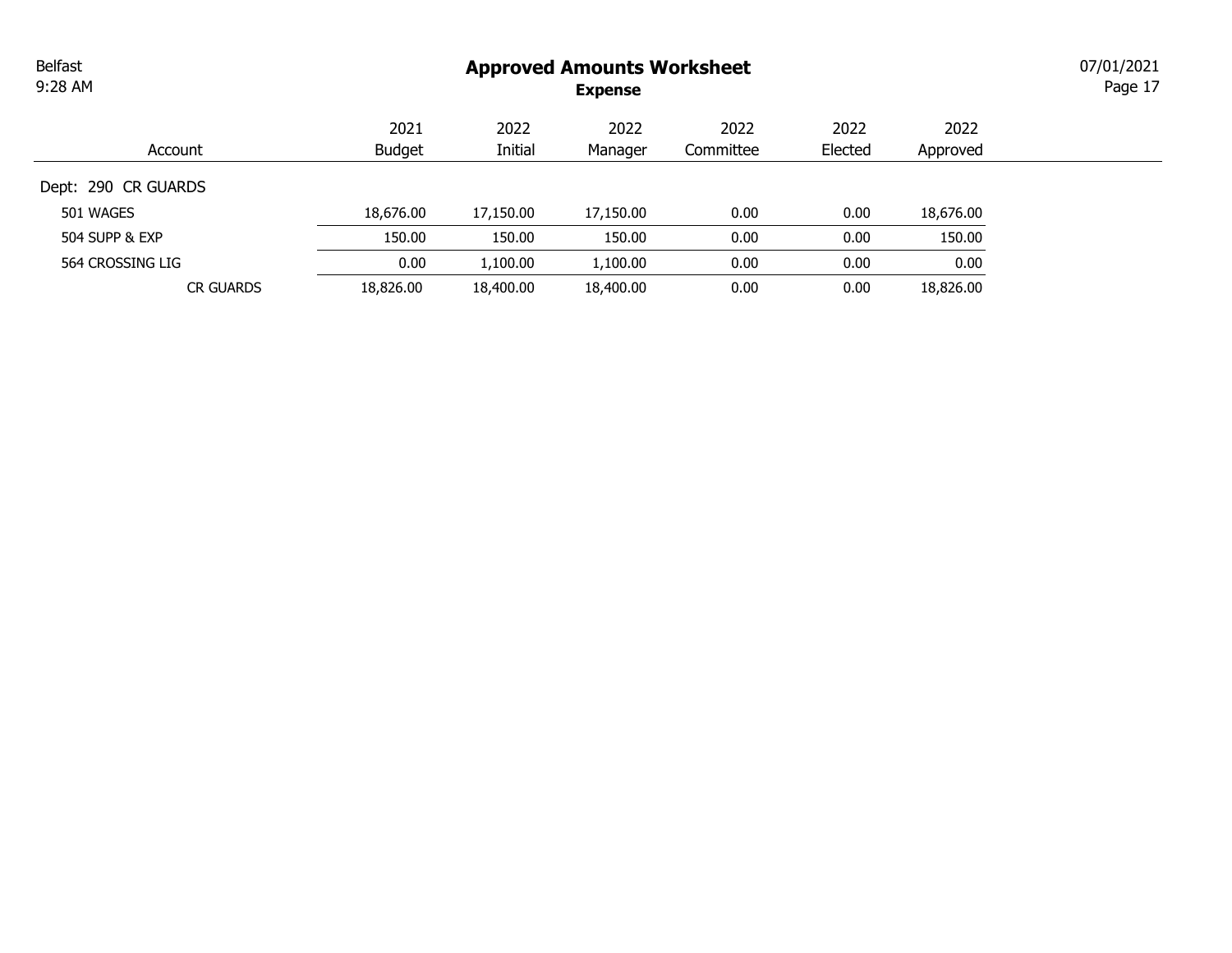| <b>Belfast</b><br>9:28 AM |              | <b>Approved Amounts Worksheet</b><br><b>Expense</b> |          |          |           |         |          |  |
|---------------------------|--------------|-----------------------------------------------------|----------|----------|-----------|---------|----------|--|
|                           |              | 2021                                                | 2022     | 2022     | 2022      | 2022    | 2022     |  |
|                           | Account      | <b>Budget</b>                                       | Initial  | Manager  | Committee | Elected | Approved |  |
| Dept: 310 CITY EMA DIR    |              |                                                     |          |          |           |         |          |  |
| 501 WAGES                 |              | 2,000.00                                            | 2,000.00 | 2,000.00 | 0.00      | 0.00    | 2,000.00 |  |
|                           | CITY EMA DIR | 2,000.00                                            | 2,000.00 | 2,000.00 | 0.00      | 0.00    | 2,000.00 |  |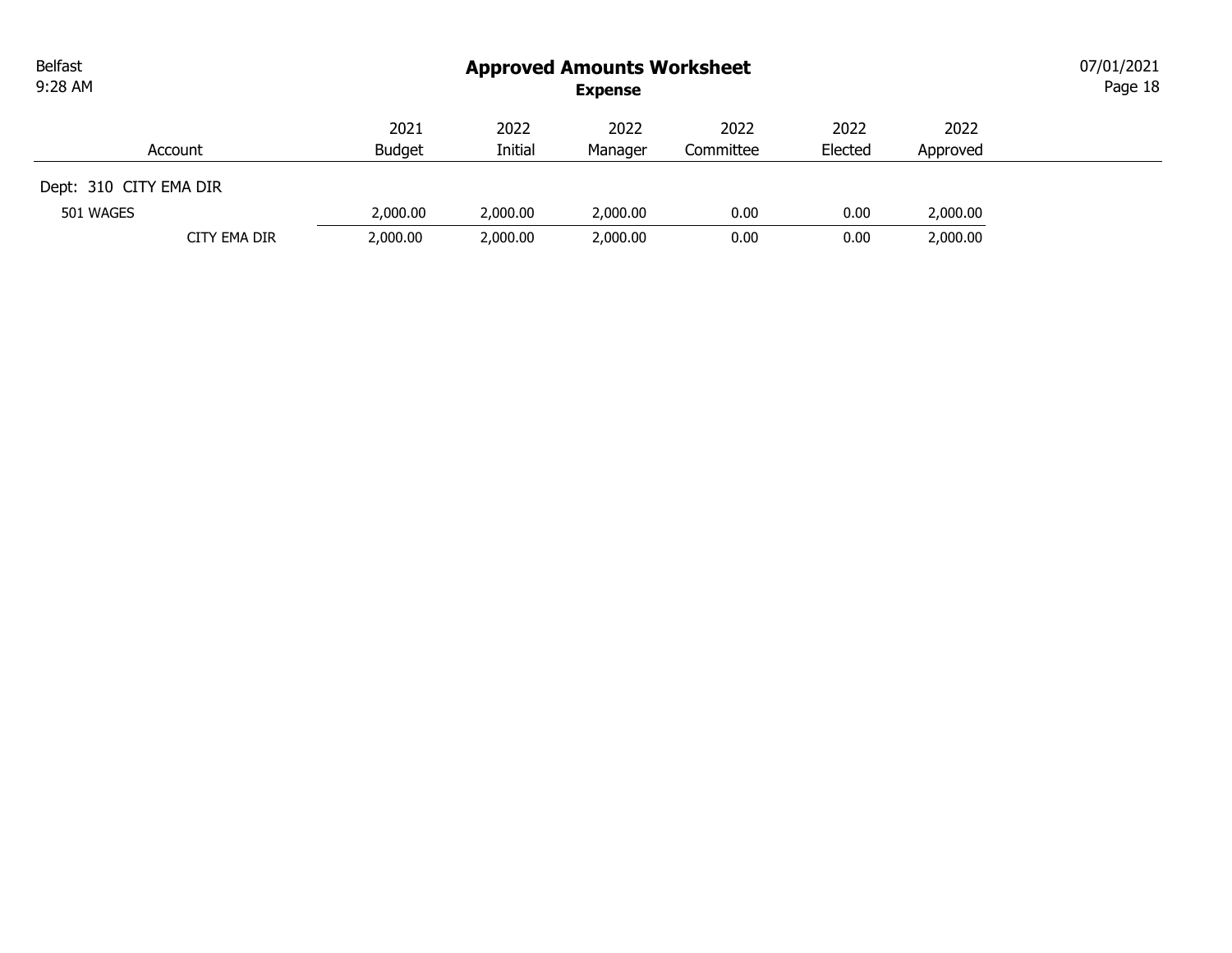| <b>Belfast</b><br>9:28 AM |             | <b>Approved Amounts Worksheet</b><br><b>Expense</b> |           |           |           |         |           |  |
|---------------------------|-------------|-----------------------------------------------------|-----------|-----------|-----------|---------|-----------|--|
|                           |             | 2021                                                | 2022      | 2022      | 2022      | 2022    | 2022      |  |
|                           | Account     | <b>Budget</b>                                       | Initial   | Manager   | Committee | Elected | Approved  |  |
| Dept: 320 STATE AGENT     |             |                                                     |           |           |           |         |           |  |
| 501 WAGES                 |             | 74,952,00                                           | 74,952.00 | 74,952,00 | 0.00      | 0.00    | 74,952.00 |  |
|                           | STATE AGENT | 74,952.00                                           | 74,952.00 | 74,952.00 | 0.00      | 0.00    | 74,952.00 |  |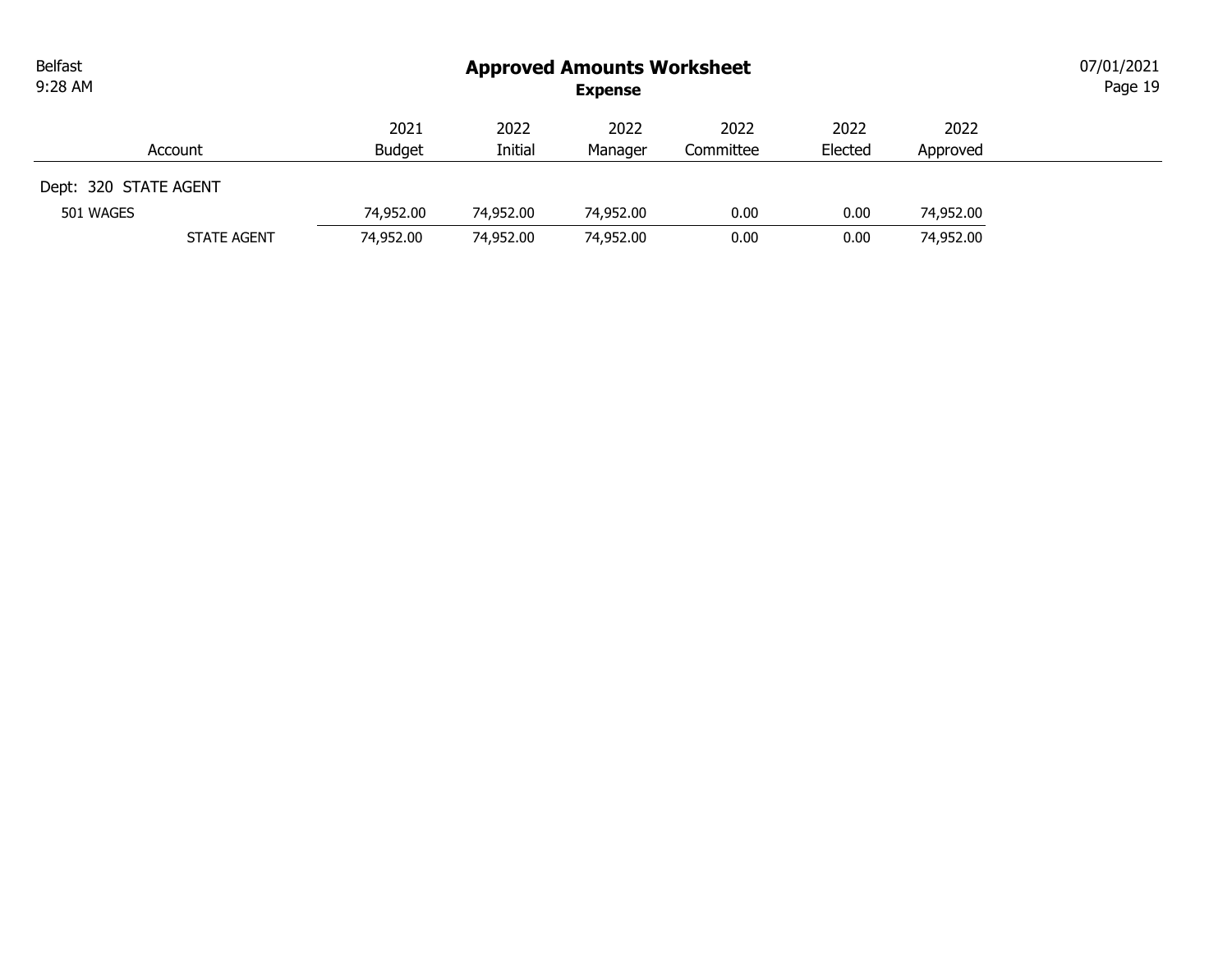### Approved Amounts Worksheet

Expense

Page 20 07/01/2021

|                      | 2021          | 2022         | 2022         | 2022      | 2022    | 2022         |
|----------------------|---------------|--------------|--------------|-----------|---------|--------------|
| Account              | <b>Budget</b> | Initial      | Manager      | Committee | Elected | Approved     |
| Dept: 410 PUBLIC WKS |               |              |              |           |         |              |
| 501 WAGES            | 670,386.00    | 640,117.00   | 646,434.00   | 0.00      | 0.00    | 670,386.00   |
| 503 UNSCHEDUL OT     | 80,000.00     | 80,000.00    | 80,000.00    | 0.00      | 0.00    | 80,000.00    |
| 504 SUPP & EXP       | 9,200.00      | 9,200.00     | 9,200.00     | 0.00      | 0.00    | 9,200.00     |
| 515 ELECTRICITY      | 8,500.00      | 8,640.00     | 8,500.00     | 0.00      | 0.00    | 8,500.00     |
| 516 HEATING FUEL     | 6,000.00      | 7,000.00     | 6,000.00     | 0.00      | 0.00    | 6,000.00     |
| 517 TELE/INTERNE     | 3,200.00      | 3,400.00     | 3,200.00     | 0.00      | 0.00    | 3,200.00     |
| 518 WATER            | 2,300.00      | 2,100.00     | 2,200.00     | 0.00      | 0.00    | 2,300.00     |
| 520 BLDG MAINT       | 14,000.00     | 14,000.00    | 14,000.00    | 0.00      | 0.00    | 14,000.00    |
| 535 PURCHASE OF      | 192,500.00    | 174,500.00   | 174,500.00   | 0.00      | 0.00    | 192,500.00   |
| 537 EQUIP CAP RE     | 10,000.00     | 10,000.00    | 10,000.00    | 0.00      | 0.00    | 10,000.00    |
| 566 PARTS & TIRE     | 105,000.00    | 105,000.00   | 105,000.00   | 0.00      | 0.00    | 105,000.00   |
| 567 GAS, OIL, GR     | 85,000.00     | 85,000.00    | 85,000.00    | 0.00      | 0.00    | 85,000.00    |
| 568 TOOLS, HARDW     | 5,500.00      | 5,500.00     | 5,500.00     | 0.00      | 0.00    | 5,500.00     |
| 569 LANDSCAPING      | 4,000.00      | 4,500.00     | 4,000.00     | 0.00      | 0.00    | 4,000.00     |
| 570 SALT & CALCI     | 116,000.00    | 116,000.00   | 116,000.00   | 0.00      | 0.00    | 116,000.00   |
| 571 TAR, SAND        | 65,000.00     | 70,000.00    | 65,000.00    | 0.00      | 0.00    | 65,000.00    |
| 572 CULVERTS, SIG    | 75,000.00     | 75,000.00    | 75,000.00    | 0.00      | 0.00    | 75,000.00    |
| 580 UNIFORMS         | 11,600.00     | 11,600.00    | 11,600.00    | 0.00      | 0.00    | 11,600.00    |
| 697 CULVERT CAP      | 0.00          | 0.00         | 0.00         | 0.00      | 0.00    | 0.00         |
| <b>PUBLIC WKS</b>    | 1,463,186.00  | 1,421,557.00 | 1,421,134.00 | 0.00      | 0.00    | 1,463,186.00 |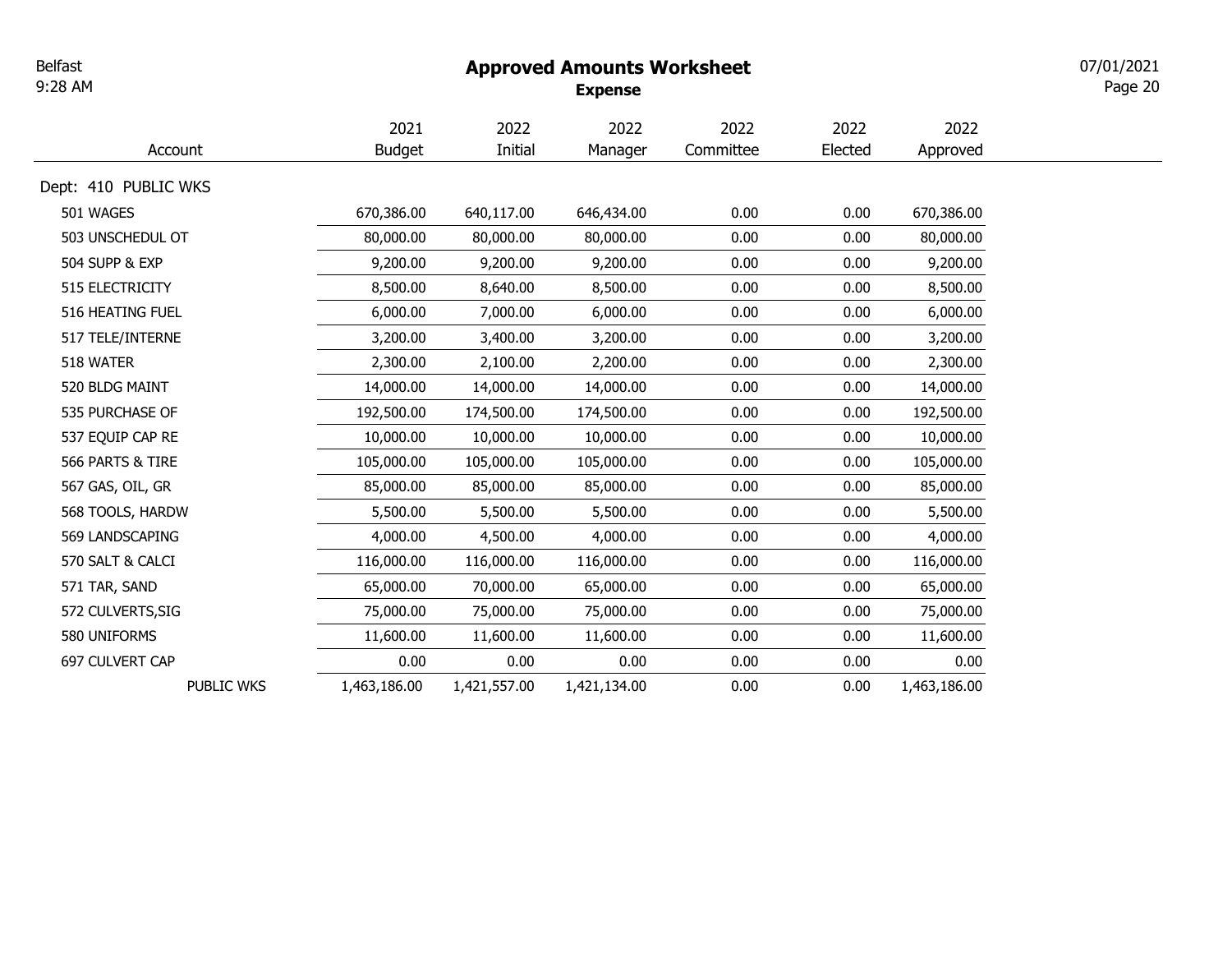| Belfast |  |
|---------|--|
| 9:28 AM |  |

#### Approved Amounts Worksheet Expense

Page 21 07/01/2021

|                     | 2021      | 2022      | 2022      | 2022      | 2022    | 2022      |
|---------------------|-----------|-----------|-----------|-----------|---------|-----------|
| Account             | Budget    | Initial   | Manager   | Committee | Elected | Approved  |
| Dept: 420 SIDEWALKS |           |           |           |           |         |           |
| 573 SIDEWALK/IMP    | 15,000.00 | 15,000.00 | 15,000.00 | 0.00      | 0.00    | 15,000.00 |
| 902 SIDEWALK RES    | 64,000.00 | 0.00      | 0.00      | 0.00      | 0.00    | 64,000.00 |
| <b>SIDEWALKS</b>    | 79,000.00 | 15,000.00 | 15,000.00 | 0.00      | 0.00    | 79,000.00 |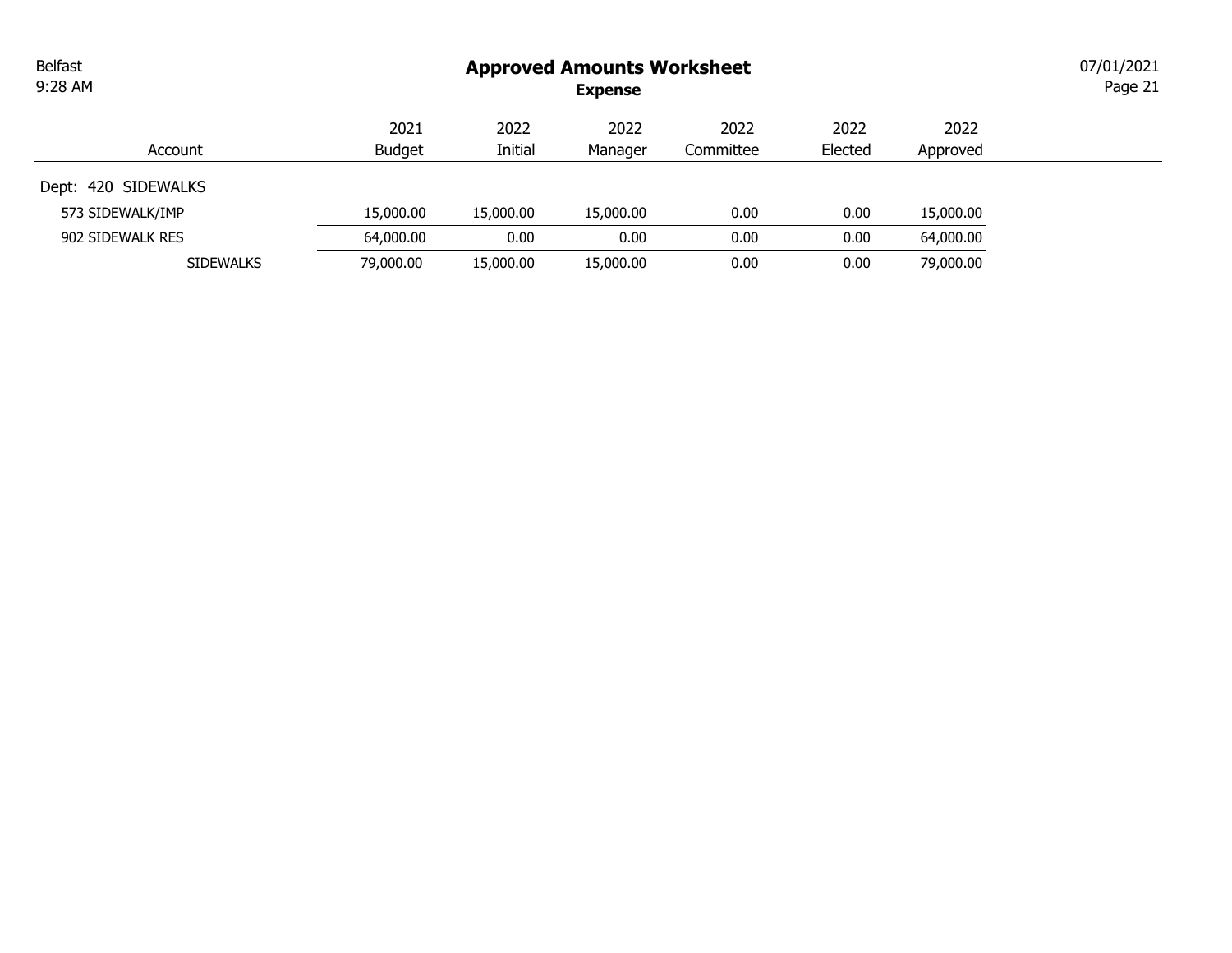# Approved Amounts Worksheet

Expense

Page 22 07/01/2021

| Account               | 2021<br><b>Budget</b> | 2022<br>Initial | 2022<br>Manager | 2022<br>Committee | 2022<br>Elected | 2022<br>Approved |
|-----------------------|-----------------------|-----------------|-----------------|-------------------|-----------------|------------------|
| Dept: 440 RECYC/TRANS |                       |                 |                 |                   |                 |                  |
| 501 WAGES             | 179,757.00            | 184,298.00      | 175,762.00      | 0.00              | 0.00            | 179,757.00       |
| 503 UNSCHEDUL OT      | 500.00                | 2,000.00        | 500.00          | 0.00              | 0.00            | 500.00           |
| 504 SUPP & EXP        | 2,000.00              | 2,500.00        | 2,000.00        | 0.00              | 0.00            | 2,000.00         |
| 515 ELECTRICITY       | 420.00                | 420.00          | 420.00          | 0.00              | 0.00            | 420.00           |
| 516 HEATING FUEL      | 4,000.00              | 4,500.00        | 4,000.00        | 0.00              | 0.00            | 4,000.00         |
| 517 TELE/INTERNE      | 1,300.00              | 1,450.00        | 1,300.00        | 0.00              | 0.00            | 1,300.00         |
| 518 WATER             | 450.00                | 500.00          | 450.00          | 0.00              | 0.00            | 450.00           |
| 520 BLDG MAINT        | 15,600.00             | 15,600.00       | 15,600.00       | 0.00              | 0.00            | 15,600.00        |
| 567 GAS, OIL, GR      | 1,400.00              | 1,442.00        | 1,400.00        | 0.00              | 0.00            | 1,400.00         |
| 574 LANDFILL CLO      | 12,500.00             | 12,500.00       | 12,500.00       | 0.00              | 0.00            | 12,500.00        |
| 575 TRANS/TIP/DI      | 239,530.00            | 239,530.00      | 239,530.00      | 0.00              | 0.00            | 239,530.00       |
| 576 RECYCLING EX      | 5,689.00              | 5,689.00        | 5,689.00        | 0.00              | 0.00            | 5,689.00         |
| 580 UNIFORMS          | 1,000.00              | 1,000.00        | 1,000.00        | 0.00              | 0.00            | 1,000.00         |
| <b>RECYC/TRANS</b>    | 464,146.00            | 471,429.00      | 460,151.00      | 0.00              | 0.00            | 464,146.00       |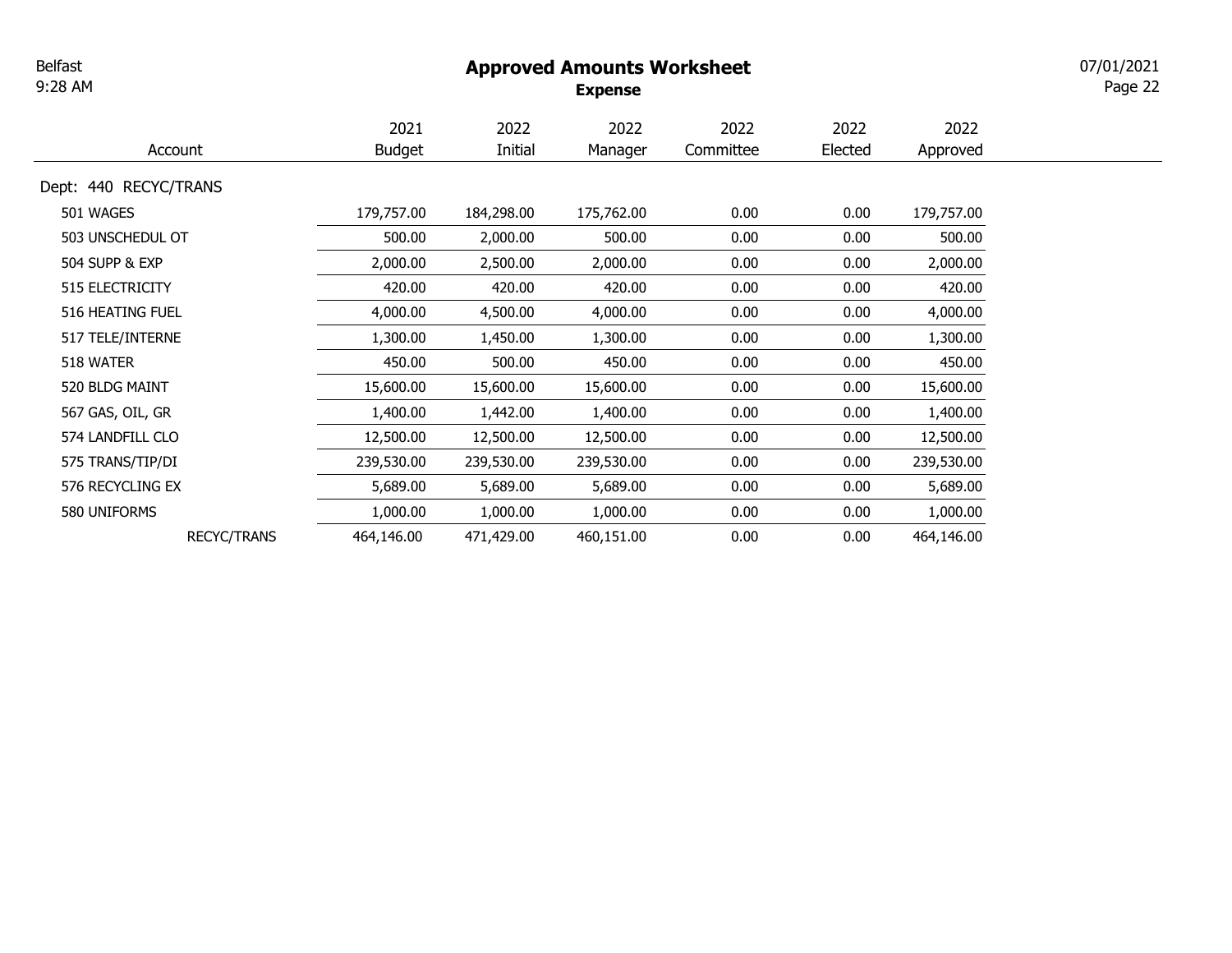| <b>Belfast</b><br>9:28 AM |                       |                 | <b>Approved Amounts Worksheet</b><br><b>Expense</b> |                   |                 |                  | 07/01/2021<br>Page 23 |
|---------------------------|-----------------------|-----------------|-----------------------------------------------------|-------------------|-----------------|------------------|-----------------------|
| Account                   | 2021<br><b>Budget</b> | 2022<br>Initial | 2022<br>Manager                                     | 2022<br>Committee | 2022<br>Elected | 2022<br>Approved |                       |
|                           |                       |                 |                                                     |                   |                 |                  |                       |
| Dept: 450 ROADS           |                       |                 |                                                     |                   |                 |                  |                       |
| 577 ROAD CONSTR,          | 380,000.00            | 380,000.00      | 380,000.00                                          | 0.00              | 0.00            | 380,000.00       |                       |
| <b>ROADS</b>              | 380,000.00            | 380,000.00      | 380,000.00                                          | 0.00              | 0.00            | 380,000.00       |                       |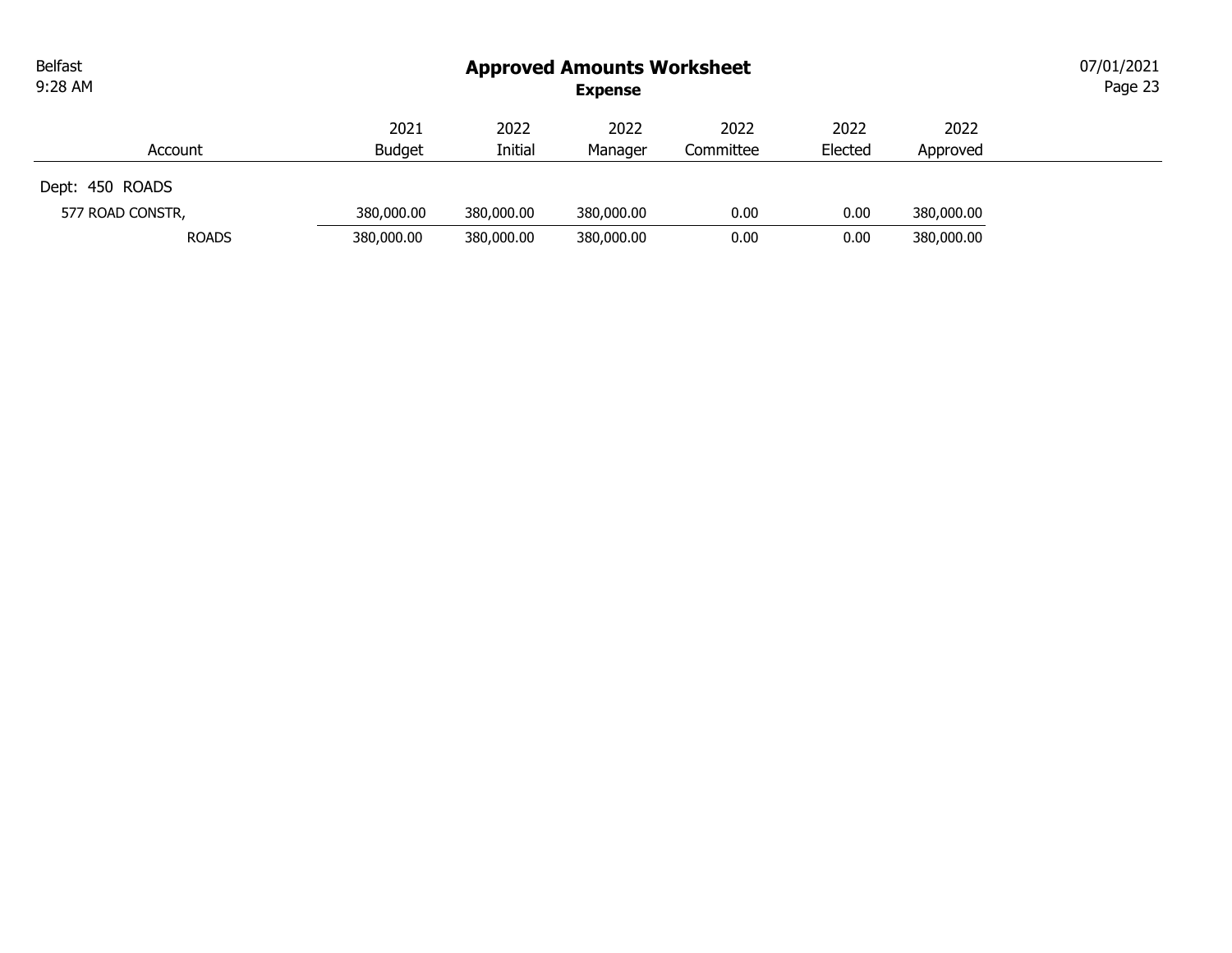| Belfast<br>9:28 AM |                       | <b>Approved Amounts Worksheet</b><br><b>Expense</b> |                 |                   |                 |                  |  |  |  |  |
|--------------------|-----------------------|-----------------------------------------------------|-----------------|-------------------|-----------------|------------------|--|--|--|--|
| Account            | 2021<br><b>Budget</b> | 2022<br>Initial                                     | 2022<br>Manager | 2022<br>Committee | 2022<br>Elected | 2022<br>Approved |  |  |  |  |
| Dept: 460 TREES    |                       |                                                     |                 |                   |                 |                  |  |  |  |  |
| 578 TREE MAINTEN   | 15,000.00             | 15,000.00                                           | 15,000.00       | 0.00              | 0.00            | 15,000.00        |  |  |  |  |
| 678 TREE PLANT/G   | 2,000.00              | 2,000.00                                            | 2,000.00        | 0.00              | 0.00            | 2,000.00         |  |  |  |  |
| <b>TREES</b>       | 17,000.00             | 17,000.00                                           | 17,000.00       | 0.00              | 0.00            | 17,000.00        |  |  |  |  |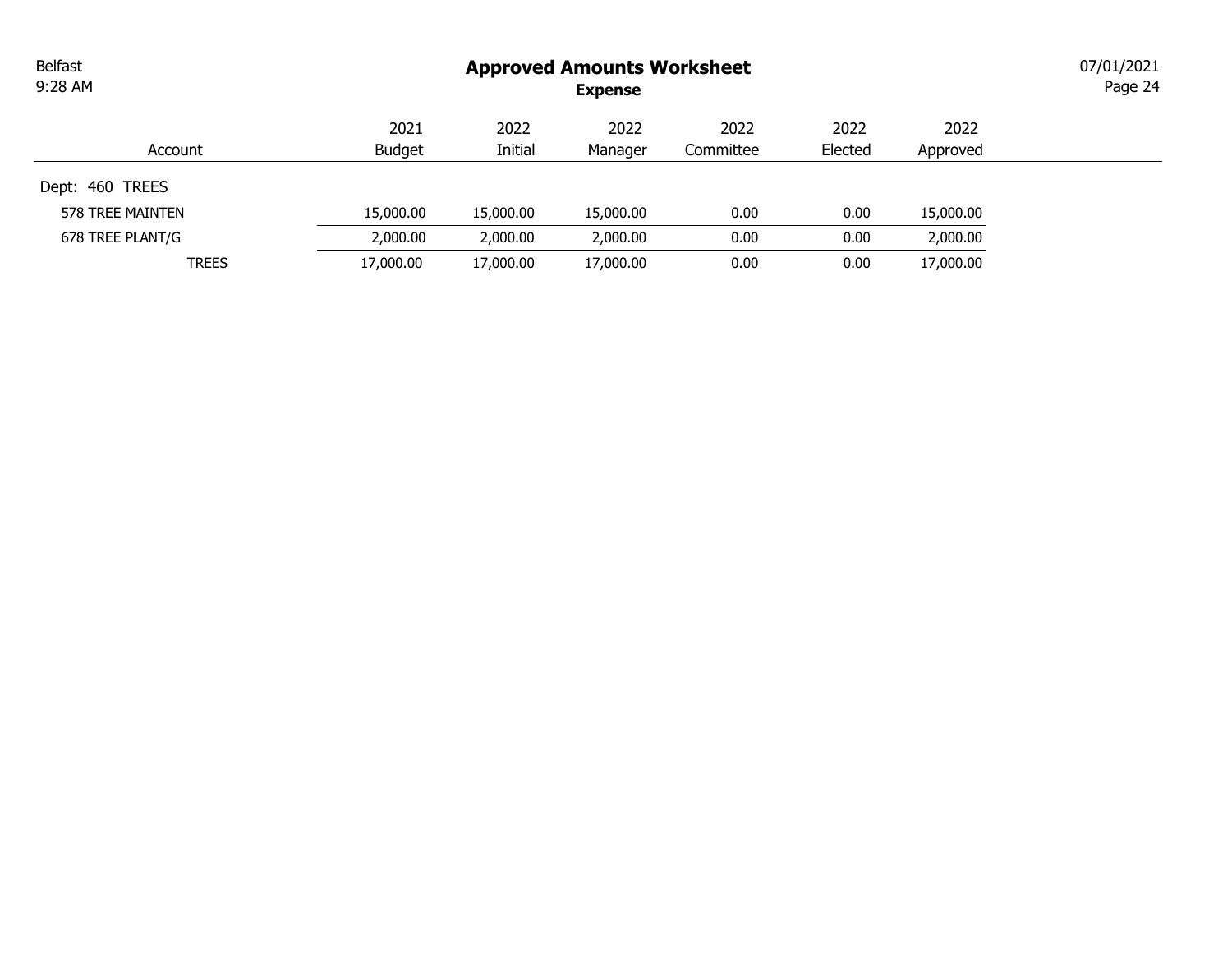| <b>Belfast</b><br>9:28 AM |               |           | <b>Approved Amounts Worksheet</b><br><b>Expense</b> |           |         |           | 07/01/2021<br>Page 25 |
|---------------------------|---------------|-----------|-----------------------------------------------------|-----------|---------|-----------|-----------------------|
|                           | 2021          | 2022      | 2022                                                | 2022      | 2022    | 2022      |                       |
| Account                   | <b>Budget</b> | Initial   | Manager                                             | Committee | Elected | Approved  |                       |
| Dept: 510 SOC SERV        |               |           |                                                     |           |         |           |                       |
| 579 GEN ASSISTAN          | 70,000.00     | 70,000.00 | 70,000.00                                           | 0.00      | 0.00    | 70,000.00 |                       |
| <b>SOC SERV</b>           | 70,000.00     | 70,000.00 | 70,000.00                                           | 0.00      | 0.00    | 70,000.00 |                       |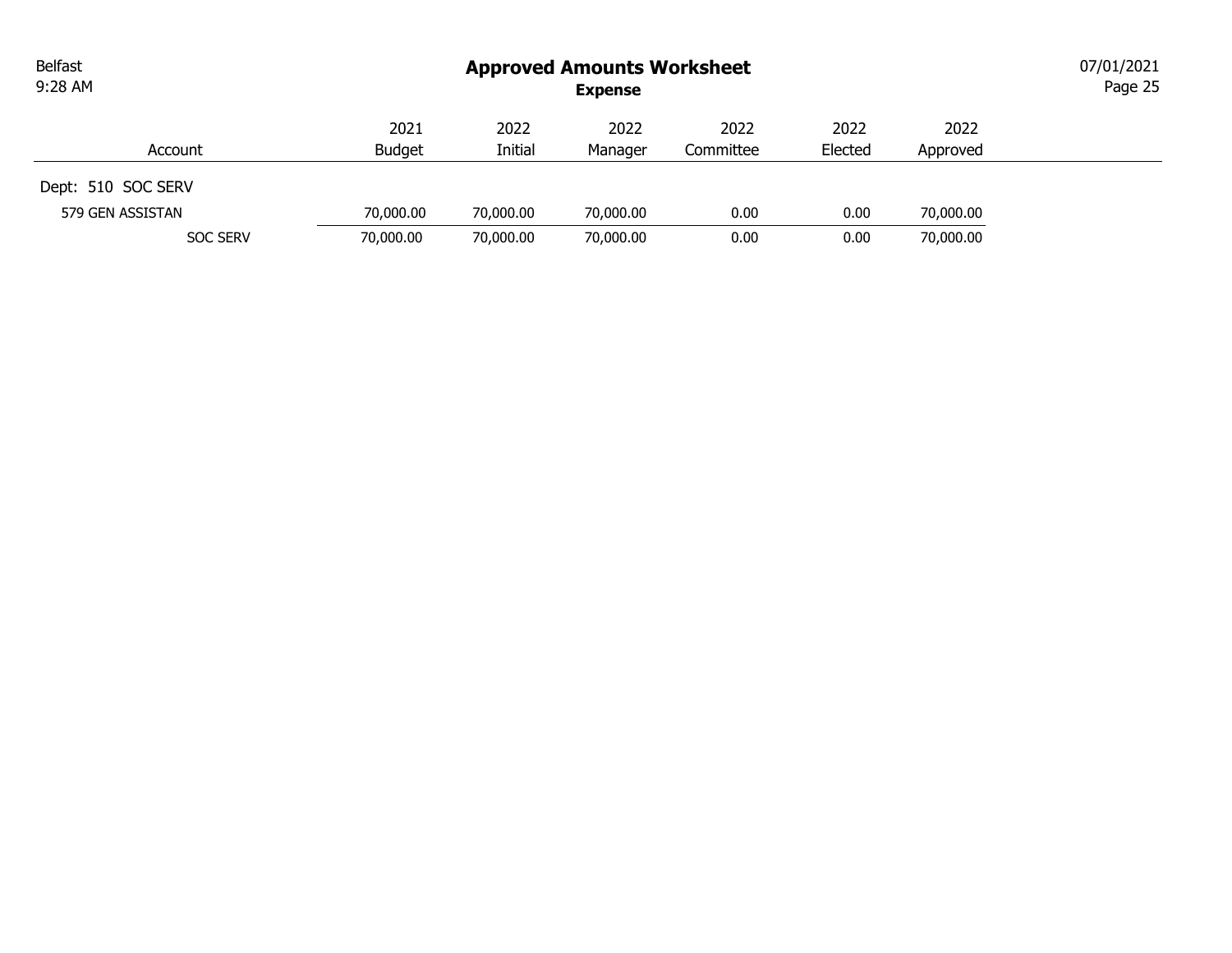# Approved Amounts Worksheet

Expense

Page 26 07/01/2021

| Account            | 2021<br><b>Budget</b> | 2022<br>Initial | 2022<br>Manager | 2022<br>Committee | 2022<br>Elected | 2022<br>Approved |
|--------------------|-----------------------|-----------------|-----------------|-------------------|-----------------|------------------|
| Dept: 520 SOC SERV |                       |                 |                 |                   |                 |                  |
| 501 WAGES          | 40,479.00             | 37,447.00       | 40,479.00       | 0.00              | 0.00            | 40,479.00        |
| 504 SUPP & EXP     | 1,550.00              | 1,850.00        | 1,550.00        | 0.00              | 0.00            | 1,550.00         |
| 513 OFF. EQUIP     | 50.00                 | 50.00           | 50.00           | 0.00              | 0.00            | 50.00            |
| <b>SOC SERV</b>    | 42,079.00             | 39,347.00       | 42,079.00       | 0.00              | 0.00            | 42,079.00        |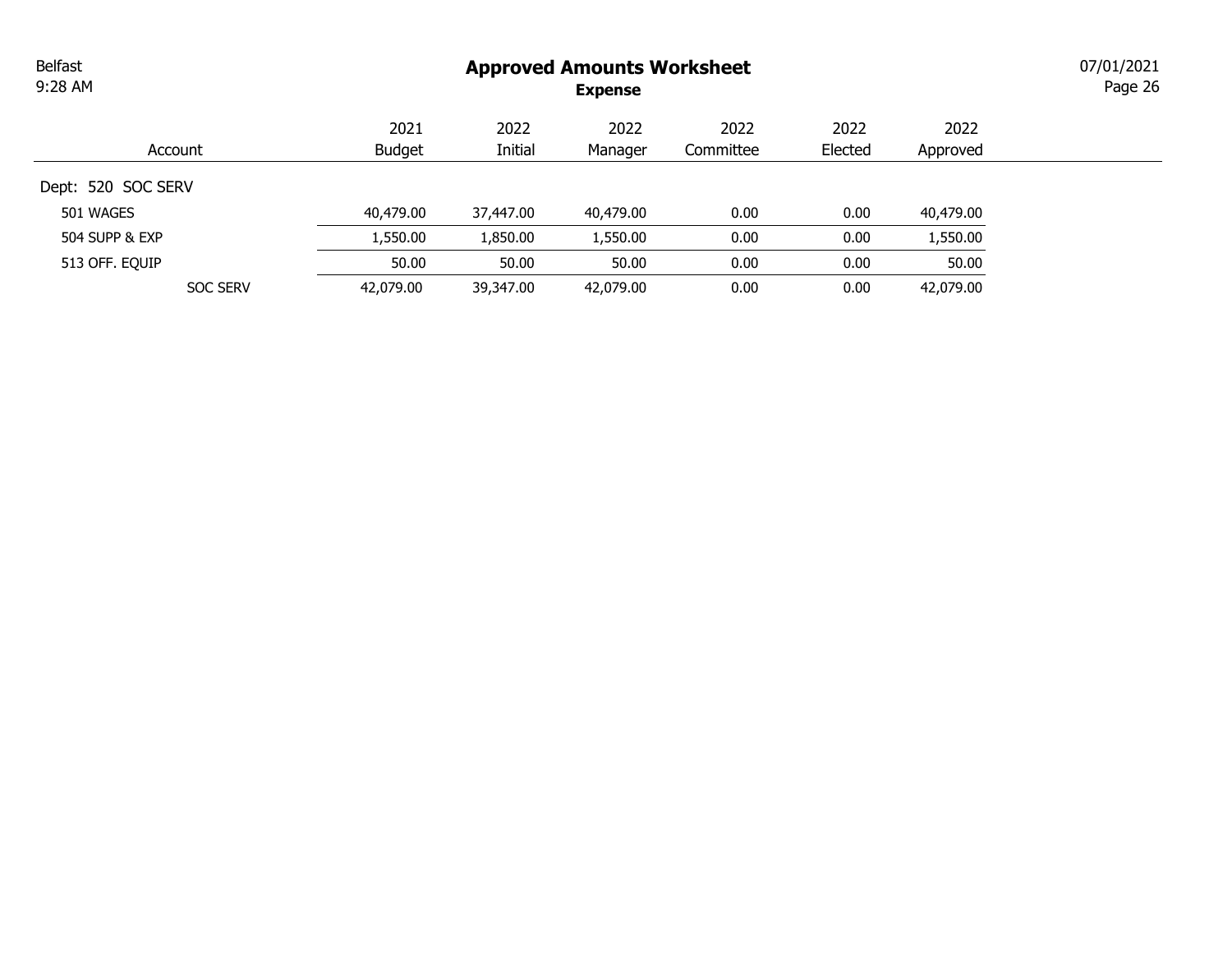| <b>Belfast</b><br>9:28 AM |               |            | <b>Approved Amounts Worksheet</b><br><b>Expense</b> |           |         |            | 07/01/2021<br>Page 27 |
|---------------------------|---------------|------------|-----------------------------------------------------|-----------|---------|------------|-----------------------|
|                           | 2021          | 2022       | 2022                                                | 2022      | 2022    | 2022       |                       |
| Account                   | <b>Budget</b> | Initial    | Manager                                             | Committee | Elected | Approved   |                       |
| Dept: 550 SOC SERV        |               |            |                                                     |           |         |            |                       |
| 581 SOC SERV AGE          | 182,076.00    | 208,176.00 | 169,161.00                                          | 0.00      | 0.00    | 182,076.00 |                       |
| <b>SOC SERV</b>           | 182,076.00    | 208,176.00 | 169,161.00                                          | 0.00      | 0.00    | 182,076.00 |                       |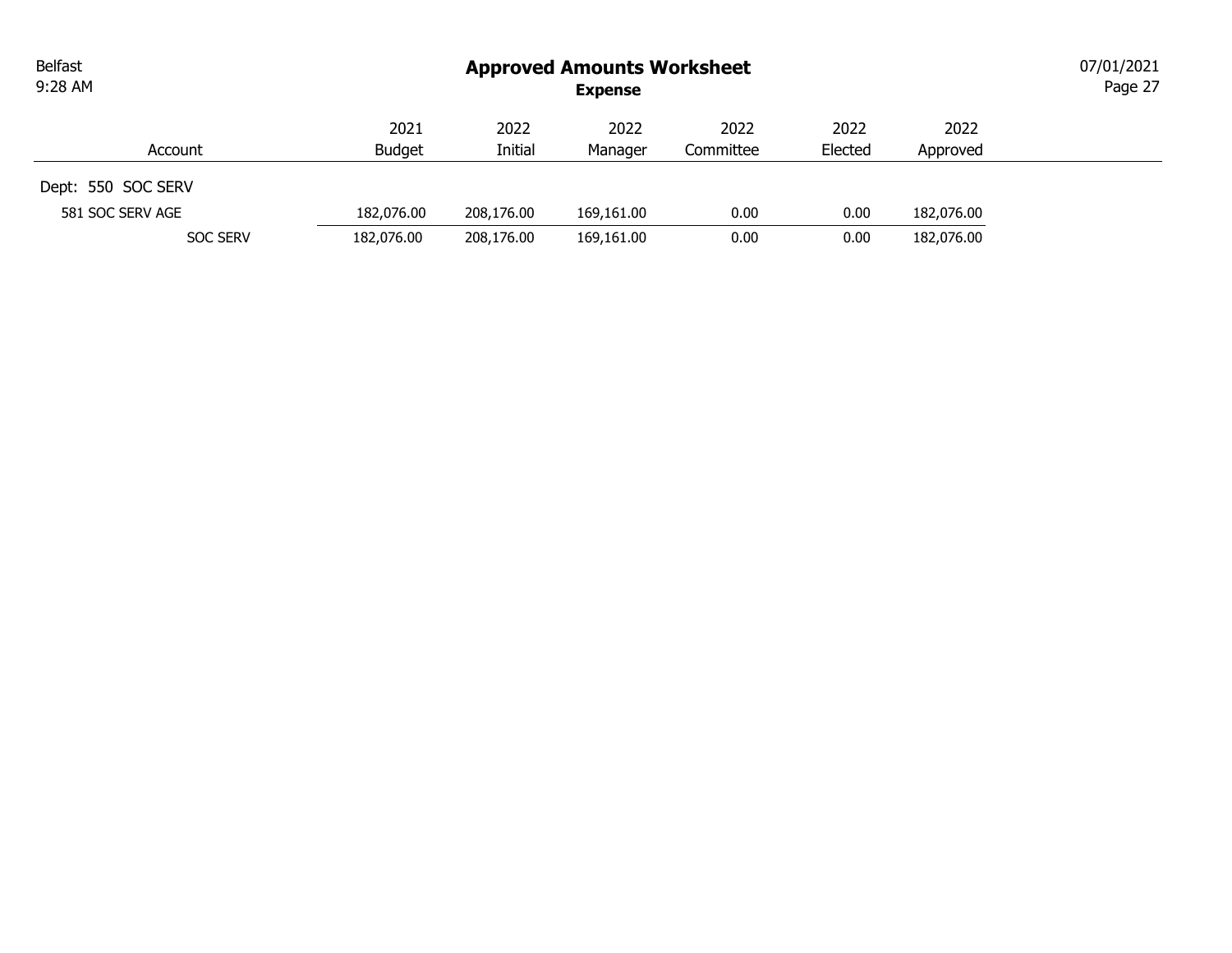### Approved Amounts Worksheet

Expense

Page 28 07/01/2021

| Account            | 2021<br>Budget | 2022<br>Initial | 2022<br>Manager | 2022<br>Committee | 2022<br>Elected | 2022<br>Approved |
|--------------------|----------------|-----------------|-----------------|-------------------|-----------------|------------------|
| Dept: 580 ECON DEV |                |                 |                 |                   |                 |                  |
| 501 WAGES          | 100,376.00     | 30,943.00       | 33,063.00       | 0.00              | 0.00            | 100,376.00       |
| 504 SUPP & EXP     | 1,600.00       | 1,600.00        | 1,600.00        | 0.00              | 0.00            | 1,600.00         |
| 505 MISC, EXP      | 200.00         | 200.00          | 200.00          | 0.00              | 0.00            | 200.00           |
| 509 COMP SUPP &    | 500.00         | 500.00          | 500.00          | 0.00              | 0.00            | 500.00           |
| 511 VEH & SCH EX   | 650.00         | 2,000.00        | 1,200.00        | 0.00              | 0.00            | 650.00           |
| 601 ADVERTISING    | 1,200.00       | 1,000.00        | 1,200.00        | 0.00              | 0.00            | 1,200.00         |
| 719 WEB SITE MGM   | 5,250.00       | 5,204.00        | 5,250.00        | 0.00              | 0.00            | 5,250.00         |
| <b>ECON DEV</b>    | 109,776.00     | 41,447.00       | 43,013,00       | 0.00              | 0.00            | 109,776.00       |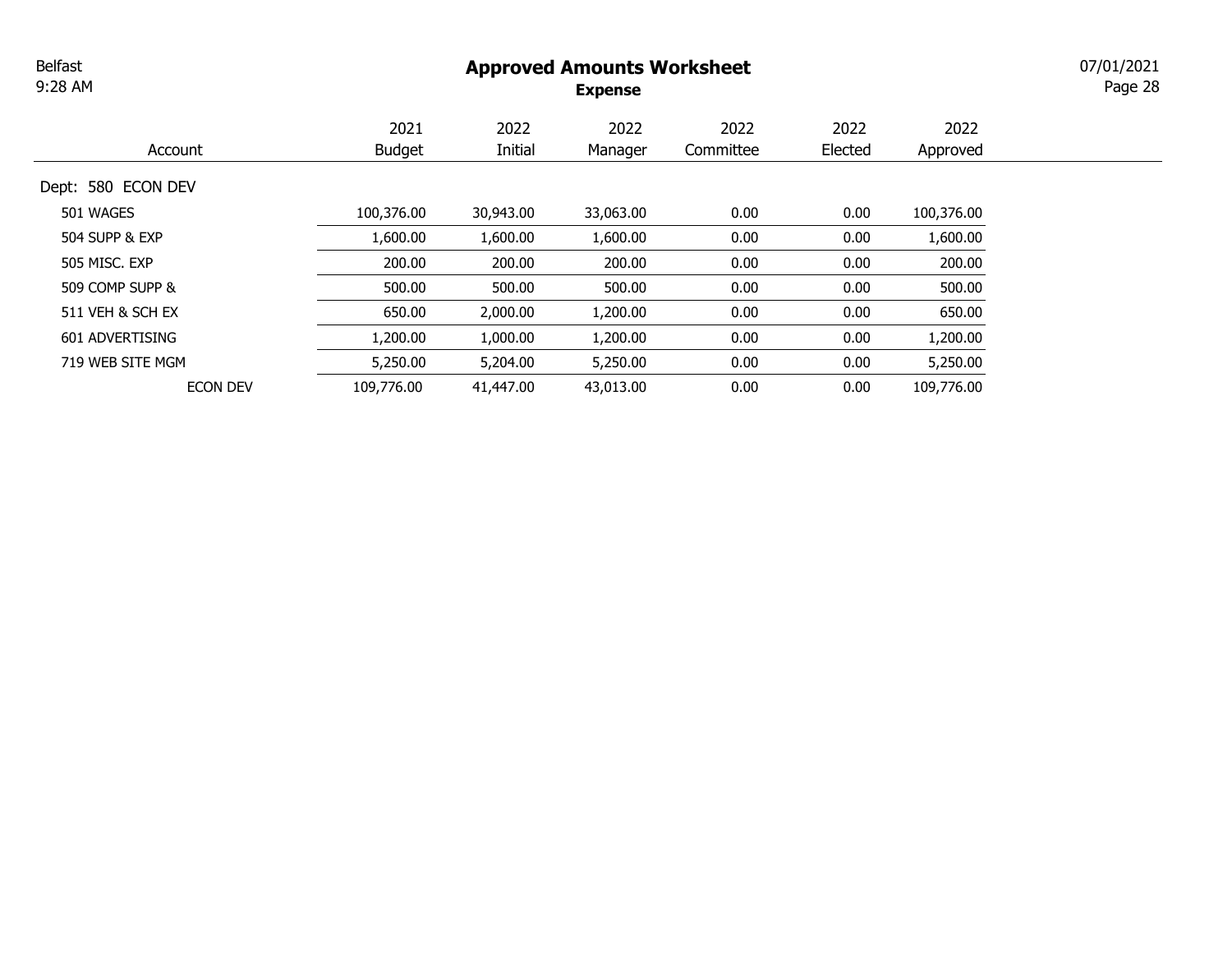Belfast

9:28 AM

# Approved Amounts Worksheet

Expense

Page 29 07/01/2021

|                       | 2021          | 2022       | 2022       | 2022      | 2022    | 2022       |
|-----------------------|---------------|------------|------------|-----------|---------|------------|
| Account               | <b>Budget</b> | Initial    | Manager    | Committee | Elected | Approved   |
| Dept: 610 PARKS & REC |               |            |            |           |         |            |
| 501 WAGES             | 116,502.00    | 115,015.00 | 115,482.00 | 0.00      | 0.00    | 116,502.00 |
| 503 UNSCHEDUL OT      | 2,870.00      | 3,000.00   | 2,000.00   | 0.00      | 0.00    | 2,870.00   |
| 504 SUPP & EXP        | 1,200.00      | 1,200.00   | 1,200.00   | 0.00      | 0.00    | 1,200.00   |
| 511 VEH & SCH EX      | 3,000.00      | 3,600.00   | 3,000.00   | 0.00      | 0.00    | 3,000.00   |
| 517 TELE/INTERNE      | 1,500.00      | 1,500.00   | 1,500.00   | 0.00      | 0.00    | 1,500.00   |
| 526 GRDSKEEPING       | 5,200.00      | 5,200.00   | 5,200.00   | 0.00      | 0.00    | 5,200.00   |
| 535 PURCHASE OF       | 3,000.00      | 3,000.00   | 3,000.00   | 0.00      | 0.00    | 3,000.00   |
| 536 VEH MAINT &       | 1,500.00      | 2,000.00   | 1,500.00   | 0.00      | 0.00    | 1,500.00   |
| 537 EQUIP CAP RE      | 10,000.00     | 10,000.00  | 10,000.00  | 0.00      | 0.00    | 10,000.00  |
| 567 GAS, OIL, GR      | 6,600.00      | 6,600.00   | 6,600.00   | 0.00      | 0.00    | 6,600.00   |
| 580 UNIFORMS          | 1,600.00      | 1,600.00   | 1,600.00   | 0.00      | 0.00    | 1,600.00   |
| 582 PARK DIR          | 63,699.00     | 61,972.00  | 61,841.00  | 0.00      | 0.00    | 63,699.00  |
| 583 POOL OPERATI      | 11,910.00     | 11,910.00  | 11,910.00  | 0.00      | 0.00    | 11,910.00  |
| 584 PARK TOILET       | 7,900.00      | 12,865.00  | 7,900.00   | 0.00      | 0.00    | 7,900.00   |
| 585 PARK MAINT        | 35,758.00     | 39,558.00  | 35,758.00  | 0.00      | 0.00    | 35,758.00  |
| 586 LIGHTS/KIRBY      | 300.00        | 370.00     | 300.00     | 0.00      | 0.00    | 300.00     |
| 587 CAP RES - PA      | 0.00          | 150,000.00 | 0.00       | 0.00      | 0.00    | 0.00       |
| 588 PROGRAMMING       | 11,000.00     | 11,450.00  | 11,000.00  | 0.00      | 0.00    | 11,000.00  |
| 713 EQUIP MAINT       | 2,000.00      | 2,000.00   | 2,000.00   | 0.00      | 0.00    | 2,000.00   |
| PARKS & REC           | 285,539.00    | 442,840.00 | 281,791.00 | 0.00      | 0.00    | 285,539.00 |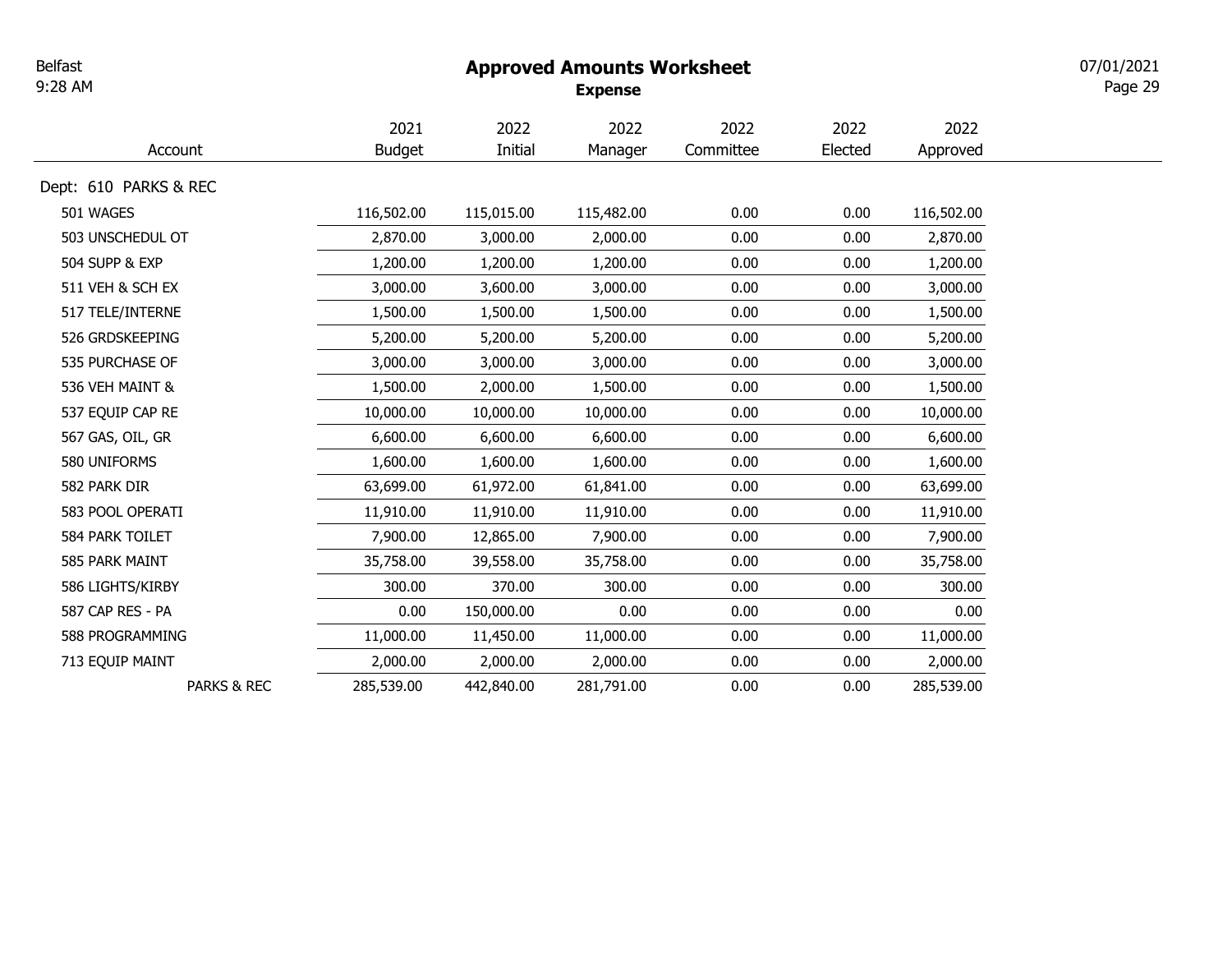### Approved Amounts Worksheet

Expense

Page 30 07/01/2021

**Contract Contract** 

|                   | 2021          | 2022       | 2022       | 2022      | 2022    | 2022       |
|-------------------|---------------|------------|------------|-----------|---------|------------|
| Account           | <b>Budget</b> | Initial    | Manager    | Committee | Elected | Approved   |
| Dept: 620 LIBRARY |               |            |            |           |         |            |
| 501 WAGES         | 394,334.00    | 398,881.00 | 400,310.00 | 0.00      | 0.00    | 394,334.00 |
| 504 SUPP & EXP    | 2,500.00      | 2,500.00   | 2,500.00   | 0.00      | 0.00    | 2,500.00   |
| 515 ELECTRICITY   | 5,500.00      | 5,500.00   | 5,500.00   | 0.00      | 0.00    | 5,500.00   |
| 516 HEATING FUEL  | 11,000.00     | 12,000.00  | 10,000.00  | 0.00      | 0.00    | 11,000.00  |
| 517 TELE/INTERNE  | 2,000.00      | 2,000.00   | 2,000.00   | 0.00      | 0.00    | 2,000.00   |
| 518 WATER         | 2,500.00      | 2,500.00   | 2,500.00   | 0.00      | 0.00    | 2,500.00   |
| 520 BLDG MAINT    | 30,200.00     | 30,200.00  | 30,200.00  | 0.00      | 0.00    | 30,200.00  |
| 589 BOOK PURCHAS  | 0.00          | 0.00       | 0.00       | 0.00      | 0.00    | 0.00       |
| LIBRARY           | 448,034.00    | 453,581.00 | 453,010.00 | 0.00      | 0.00    | 448,034.00 |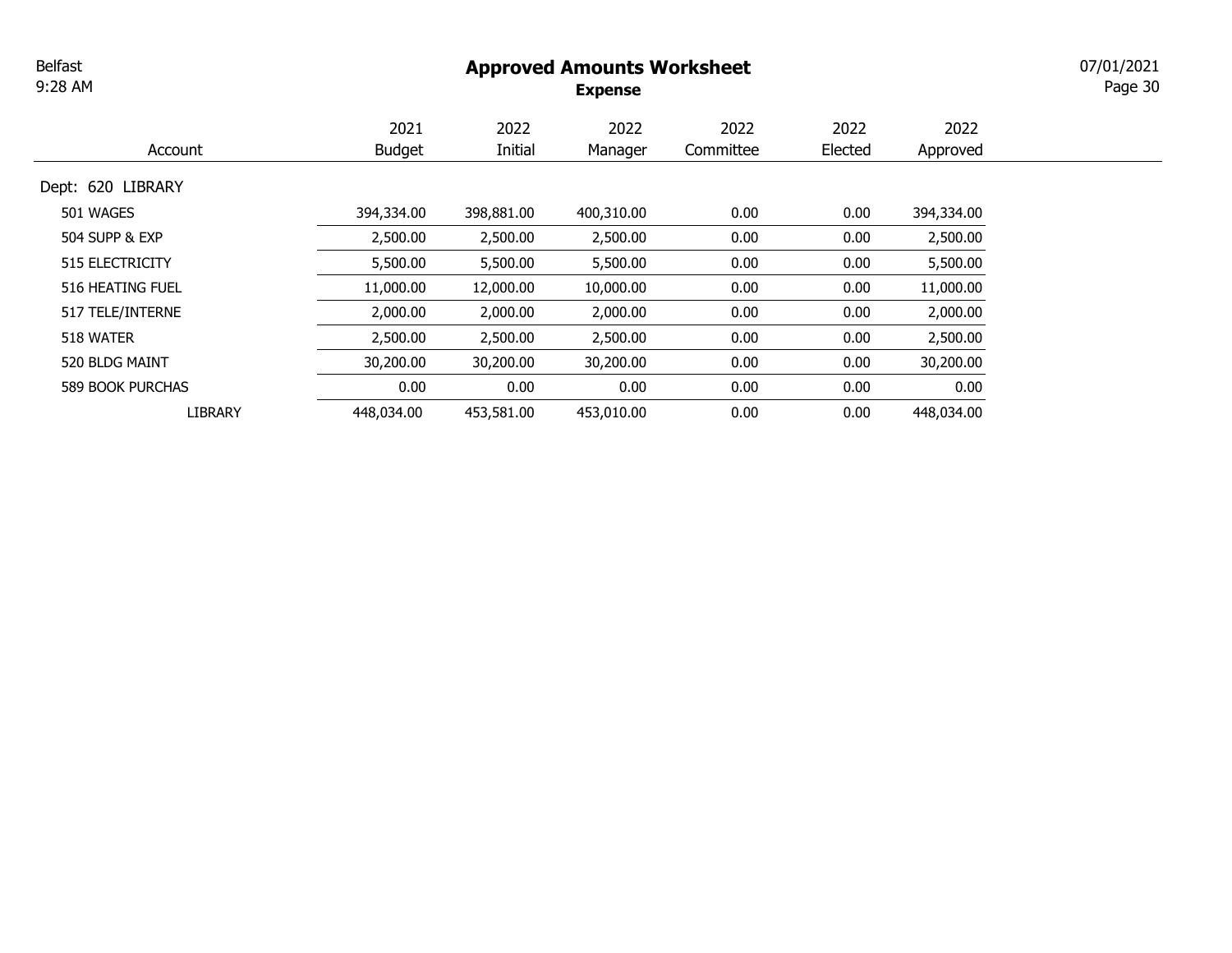### Approved Amounts Worksheet

Expense

Page 31 07/01/2021

| Account            | 2021<br><b>Budget</b> | 2022<br>Initial | 2022<br>Manager | 2022<br>Committee | 2022<br>Elected | 2022<br>Approved |
|--------------------|-----------------------|-----------------|-----------------|-------------------|-----------------|------------------|
| Dept: 630 CEMETERY |                       |                 |                 |                   |                 |                  |
| 501 WAGES          | 131,213.00            | 128,502.00      | 131,213.00      | 0.00              | 0.00            | 131,213.00       |
| 503 UNSCHEDUL OT   | 1,000.00              | 1,000.00        | 1,000.00        | 0.00              | 0.00            | 1,000.00         |
| 504 SUPP & EXP     | 5,400.00              | 5,400.00        | 5,400.00        | 0.00              | 0.00            | 5,400.00         |
| 515 ELECTRICITY    | 1,200.00              | 1,000.00        | 1,200.00        | 0.00              | 0.00            | 1,200.00         |
| 516 HEATING FUEL   | 0.00                  | 800.00          | 0.00            | 0.00              | 0.00            | 0.00             |
| 517 TELE/INTERNE   | 1,000.00              | 1,008.00        | 1,000.00        | 0.00              | 0.00            | 1,000.00         |
| 518 WATER          | 550.00                | 550.00          | 600.00          | 0.00              | 0.00            | 550.00           |
| 536 VEH MAINT &    | 1,500.00              | 1,500.00        | 1,500.00        | 0.00              | 0.00            | 1,500.00         |
| 537 EQUIP CAP RE   | 6,000.00              | 6,000.00        | 6,000.00        | 0.00              | 0.00            | 6,000.00         |
| 567 GAS, OIL, GR   | 2,500.00              | 2,500.00        | 2,500.00        | 0.00              | 0.00            | 2,500.00         |
| 590 MOWER REPAIR   | 1,800.00              | 1,800.00        | 1,800.00        | 0.00              | 0.00            | 1,800.00         |
| 591 GRAVEL/MULCH   | 2,000.00              | 2,000.00        | 2,000.00        | 0.00              | 0.00            | 2,000.00         |
| 592 TREE REMOVAL   | 5,000.00              | 5,000.00        | 5,000.00        | 0.00              | 0.00            | 5,000.00         |
| 593 MAINT CAP RE   | 0.00                  | 0.00            | 0.00            | 0.00              | 0.00            | 0.00             |
| <b>CEMETERY</b>    | 159,163.00            | 157,060.00      | 159,213.00      | 0.00              | 0.00            | 159,163.00       |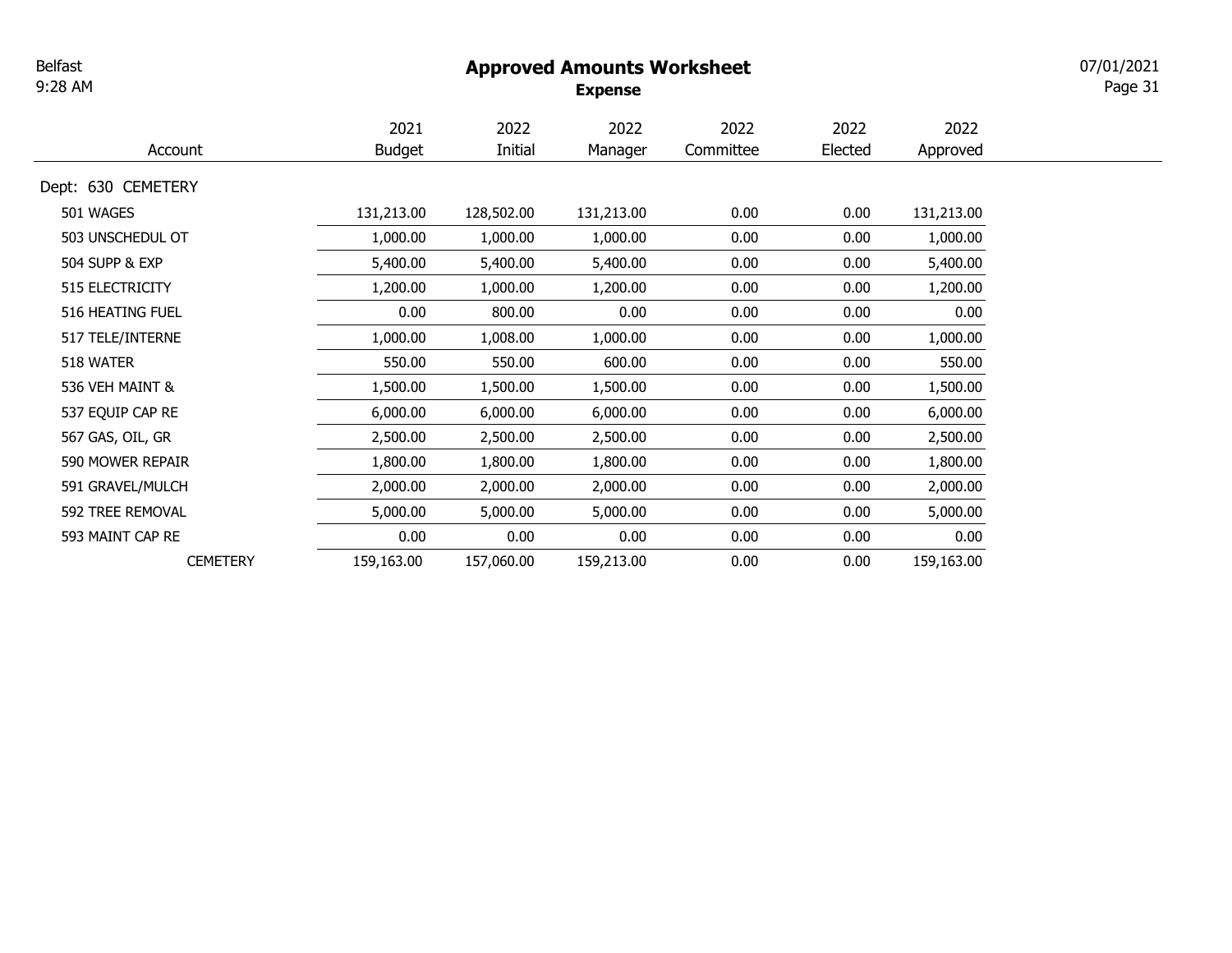# Approved Amounts Worksheet

Expense

Page 32 07/01/2021

| Account           | 2021<br><b>Budget</b> | 2022<br>Initial | 2022<br>Manager | 2022<br>Committee | 2022<br>Elected | 2022<br>Approved |
|-------------------|-----------------------|-----------------|-----------------|-------------------|-----------------|------------------|
| Dept: 640 AIRPORT |                       |                 |                 |                   |                 |                  |
| 594 AIRPORT MAIN  | 9,000.00              | 15,000.00       | 9,000.00        | 0.00              | 0.00            | 9,000.00         |
| 595 AIRPORT RUNW  | 9,000.00              | 20,191.00       | 9,000.00        | 0.00              | 0.00            | 9,000.00         |
| 711 AIRPORT MAIN  | 3,000.00              | 4,500.00        | 3,000.00        | 0.00              | 0.00            | 3,000.00         |
| 718 UTILITIES     | 7,200.00              | 7,800.00        | 7,200.00        | 0.00              | 0.00            | 7,200.00         |
| <b>AIRPORT</b>    | 28,200.00             | 47,491.00       | 28,200.00       | 0.00              | 0.00            | 28,200.00        |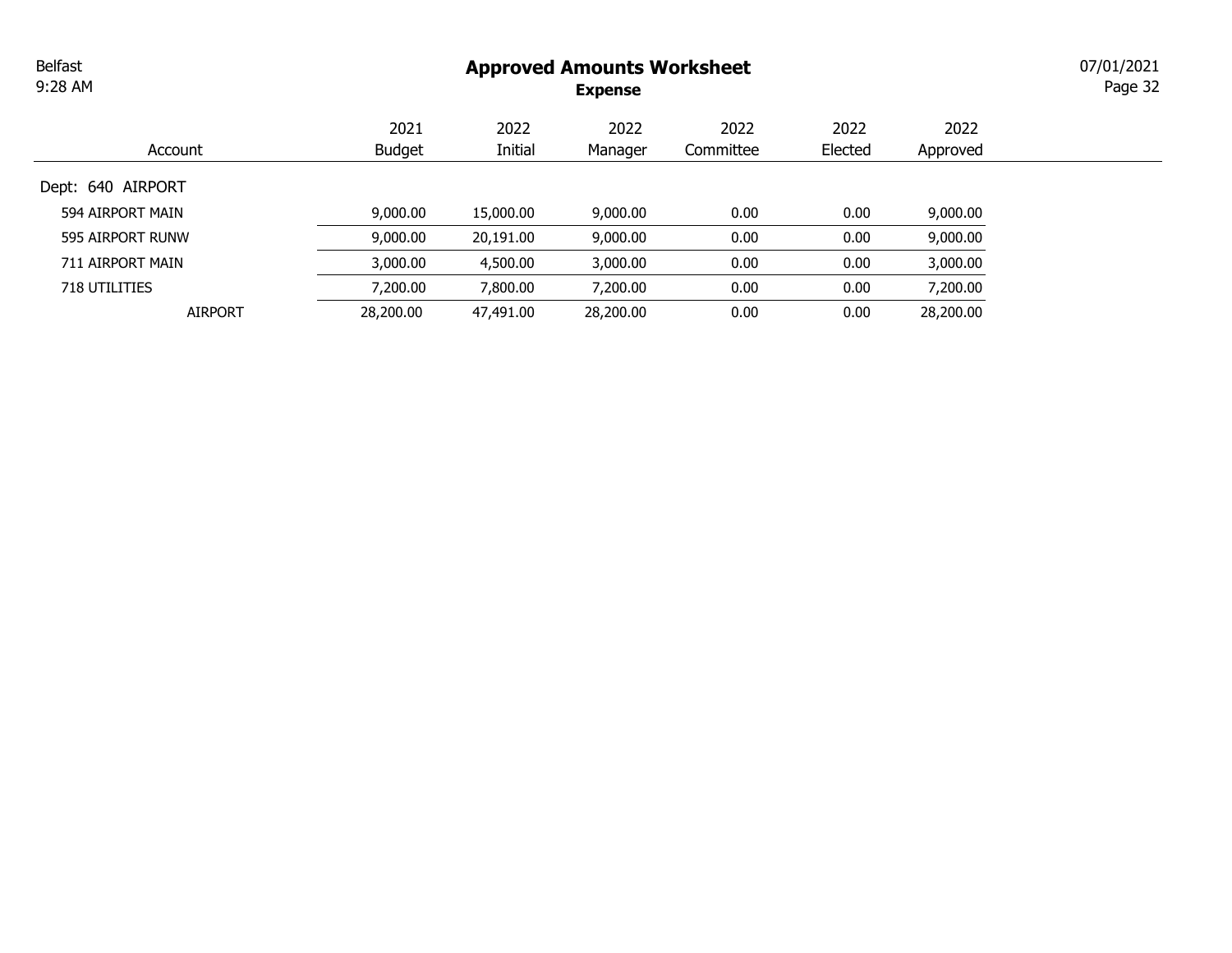| <b>Belfast</b><br>9:28 AM |                       | 07/01/2021<br>Page 33 |                 |                   |                 |                  |  |
|---------------------------|-----------------------|-----------------------|-----------------|-------------------|-----------------|------------------|--|
| Account                   | 2021<br><b>Budget</b> | 2022<br>Initial       | 2022<br>Manager | 2022<br>Committee | 2022<br>Elected | 2022<br>Approved |  |
| Dept: 650 MISC PROMO      |                       |                       |                 |                   |                 |                  |  |
| 596 MISC PROMOTI          | 32,475.00             | 33,750.00             | 33,750.00       | 0.00              | 0.00            | 32,475.00        |  |
| 726 CITY PROMOS           | 1,800.00              | 1,800.00              | 1,800.00        | 0.00              | 0.00            | 1,800.00         |  |
| <b>MISC PROMO</b>         | 34,275.00             | 35,550.00             | 35,550.00       | 0.00              | 0.00            | 34,275.00        |  |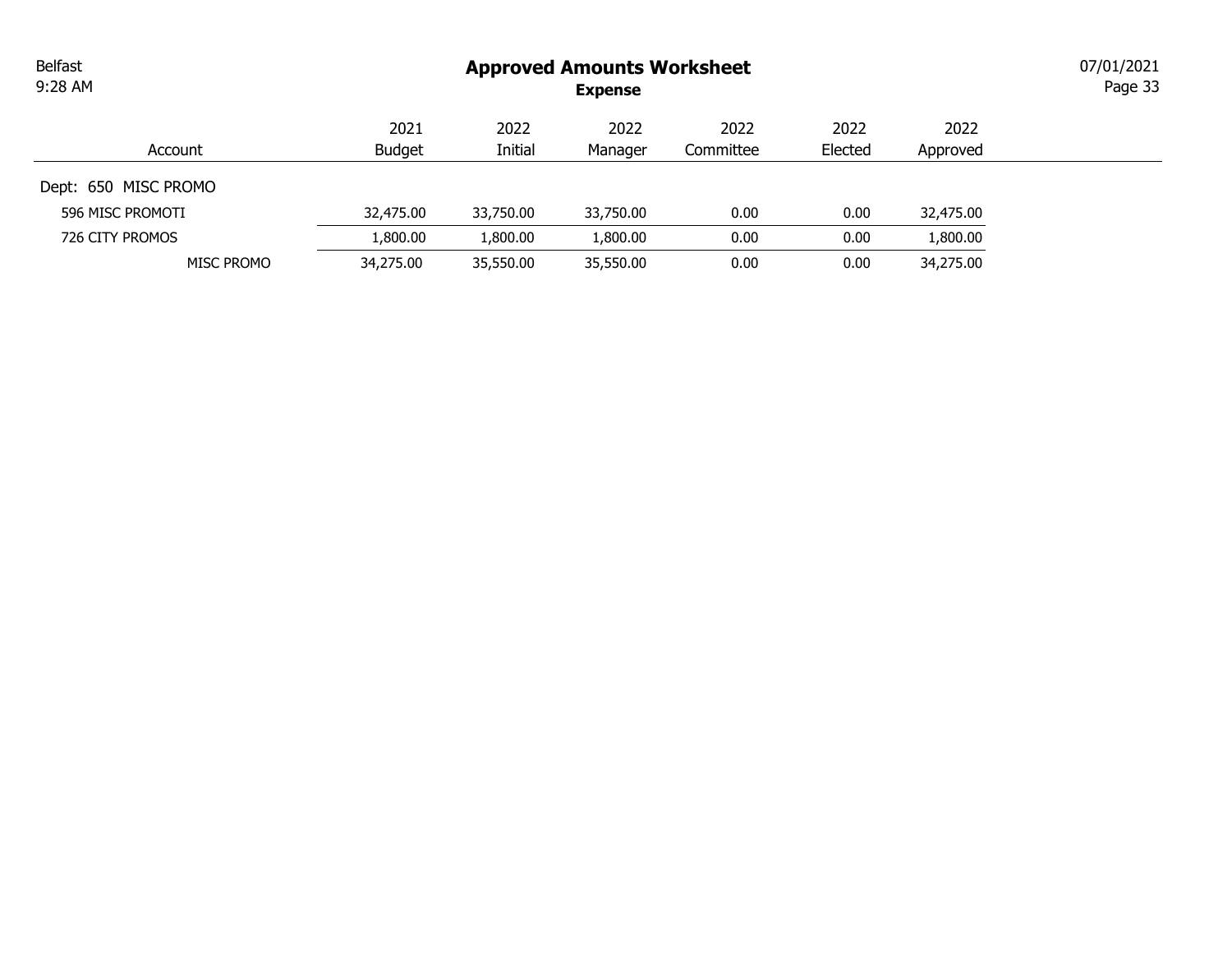# Approved Amounts Worksheet

Expense

Page 34 07/01/2021

|                  | 2021          | 2022       | 2022       | 2022      | 2022    | 2022       |
|------------------|---------------|------------|------------|-----------|---------|------------|
| Account          | <b>Budget</b> | Initial    | Manager    | Committee | Elected | Approved   |
| Dept: 660 HARBOR |               |            |            |           |         |            |
| 501 WAGES        | 114,926.00    | 108,600.00 | 113,068.00 | 0.00      | 0.00    | 114,926.00 |
| 503 UNSCHEDUL OT | 300.00        | 300.00     | 300.00     | 0.00      | 0.00    | 300.00     |
| 504 SUPP & EXP   | 10,000.00     | 9,000.00   | 9,800.00   | 0.00      | 0.00    | 10,000.00  |
| 515 ELECTRICITY  | 1,000.00      | 1,200.00   | 1,000.00   | 0.00      | 0.00    | 1,000.00   |
| 516 HEATING FUEL | 1,000.00      | 1,400.00   | 1,000.00   | 0.00      | 0.00    | 1,000.00   |
| 517 TELE/INTERNE | 1,900.00      | 1,900.00   | 1,900.00   | 0.00      | 0.00    | 1,900.00   |
| 518 WATER        | 1,550.00      | 1,533.00   | 1,550.00   | 0.00      | 0.00    | 1,550.00   |
| 597 FAC & FLOAT  | 2,500.00      | 2,500.00   | 2,500.00   | 0.00      | 0.00    | 2,500.00   |
| 598 BOAT OPER &  | 1,200.00      | 1,200.00   | 1,200.00   | 0.00      | 0.00    | 1,200.00   |
| 599 MOORING REPA | 4,000.00      | 4,000.00   | 4,000.00   | 0.00      | 0.00    | 4,000.00   |
| 600 HARBOR PROJ  | 10,000.00     | 10,000.00  | 10,000.00  | 0.00      | 0.00    | 10,000.00  |
| 702 THOM WHF EXP | 6,000.00      | 6,000.00   | 6,000.00   | 0.00      | 0.00    | 6,000.00   |
| 705 FTBRDG CAP R | 0.00          | 0.00       | 0.00       | 0.00      | 0.00    | 0.00       |
| 709 FTBRDG MAINT | 750.00        | 750.00     | 750.00     | 0.00      | 0.00    | 750.00     |
| 787 HARBOR REST  | 10,560.00     | 10,560.00  | 10,560.00  | 0.00      | 0.00    | 10,560.00  |
| <b>HARBOR</b>    | 165,686.00    | 158,943.00 | 163,628.00 | 0.00      | 0.00    | 165,686.00 |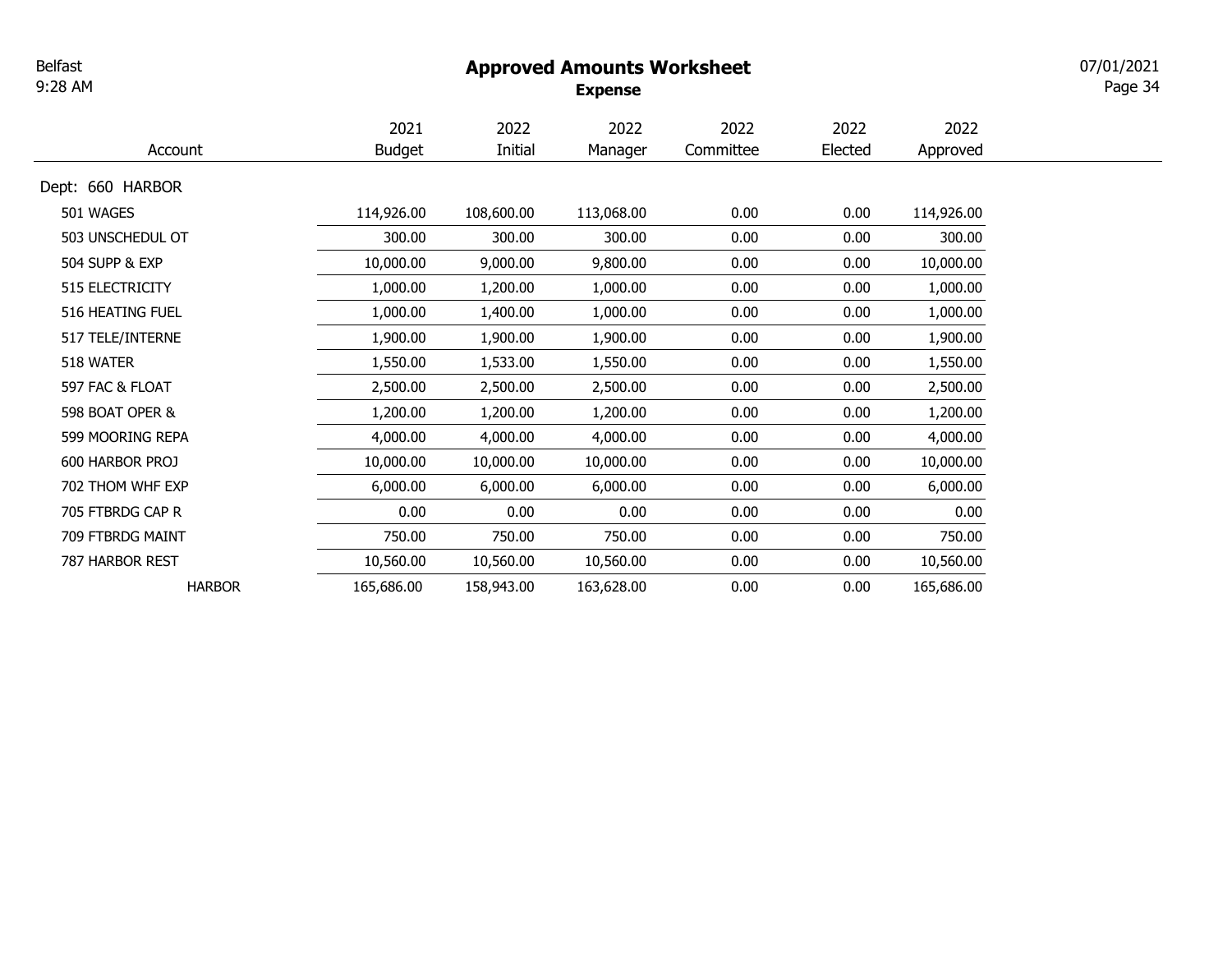### Approved Amounts Worksheet

Expense

Page 35 07/01/2021

**Contract Contract** 

|                        | 2021          | 2022       | 2022       | 2022      | 2022    | 2022       |
|------------------------|---------------|------------|------------|-----------|---------|------------|
| Account                | <b>Budget</b> | Initial    | Manager    | Committee | Elected | Approved   |
| Dept: 670 PLANNING     |               |            |            |           |         |            |
| 501 WAGES              | 243,099.00    | 238,460.00 | 243,099.00 | 0.00      | 0.00    | 243,099.00 |
| 503 UNSCHEDUL OT       | 1,500.00      | 1,500.00   | 1,500.00   | 0.00      | 0.00    | 1,500.00   |
| 504 SUPP & EXP         | 9,625.00      | 9,625.00   | 9,625.00   | 0.00      | 0.00    | 9,625.00   |
| 509 COMP SUPP &        | 1,000.00      | 1,000.00   | 1,000.00   | 0.00      | 0.00    | 1,000.00   |
| 511 VEH & SCH EX       | 9,200.00      | 6,800.00   | 6,200.00   | 0.00      | 0.00    | 9,200.00   |
| 601 ADVERTISING        | 7,500.00      | 10,000.00  | 7,500.00   | 0.00      | 0.00    | 7,500.00   |
| <b>602 GIS SUPPORT</b> | 8,000.00      | 8,000.00   | 8,000.00   | 0.00      | 0.00    | 8,000.00   |
| 603 OFF EQUIP CA       | 500.00        | 1,500.00   | 500.00     | 0.00      | 0.00    | 500.00     |
| <b>PLANNING</b>        | 280,424.00    | 276,885.00 | 277,424.00 | 0.00      | 0.00    | 280,424.00 |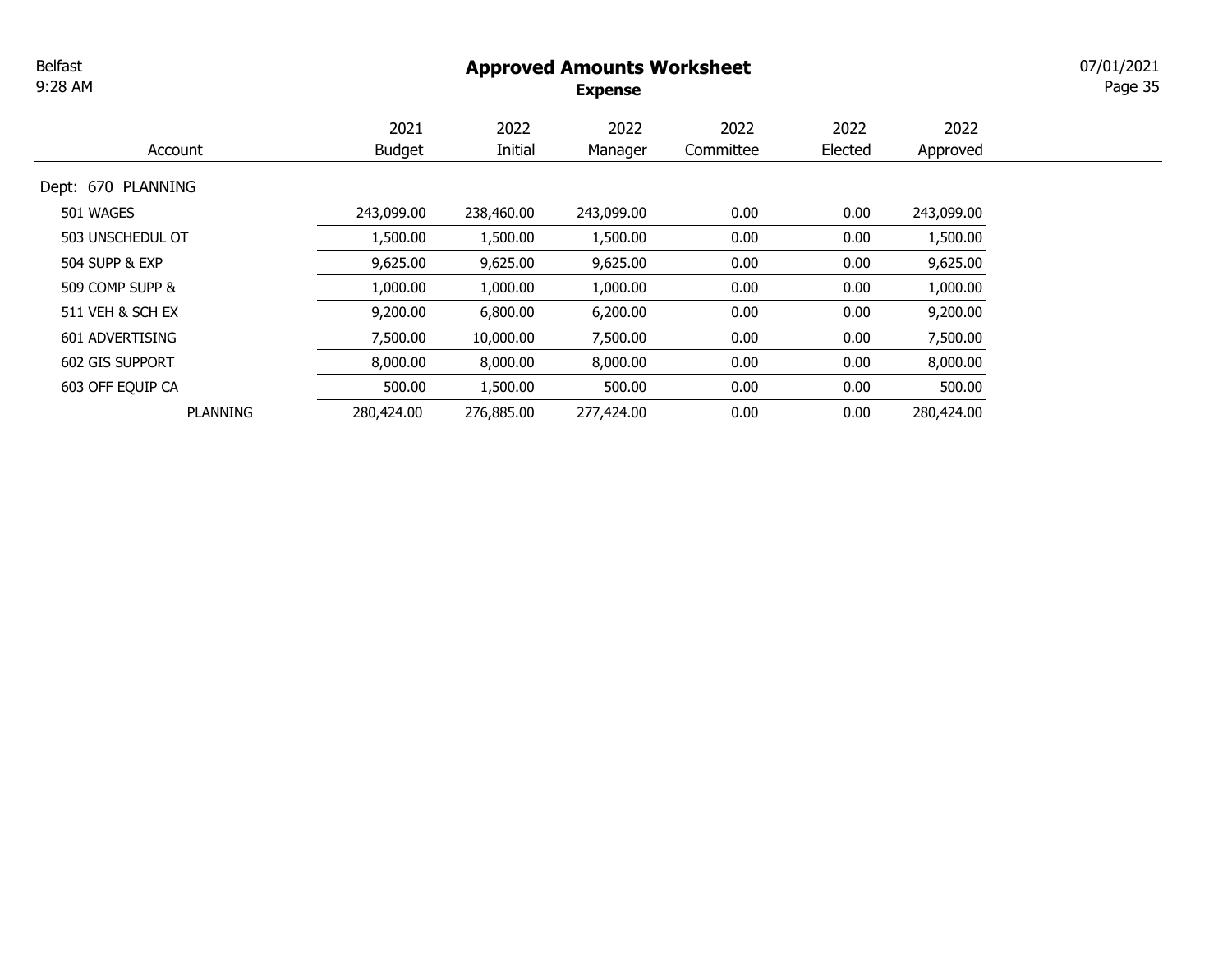# Approved Amounts Worksheet

Expense

Page 36 07/01/2021

| Account          | 2021<br><b>Budget</b> | 2022<br>Initial | 2022<br>Manager | 2022<br>Committee | 2022<br>Elected | 2022<br>Approved |
|------------------|-----------------------|-----------------|-----------------|-------------------|-----------------|------------------|
| Dept: 680 ZONING |                       |                 |                 |                   |                 |                  |
| 604 ENGINEERING  | 20,000.00             | 20,000.00       | 20,000.00       | 0.00              | 0.00            | 20,000.00        |
| 605 MID-COAST PL | 0.00                  | 0.00            | 0.00            | 0.00              | 0.00            | 0.00             |
| 606 ZONE BD OF A | 500.00                | 500.00          | 500.00          | 0.00              | 0.00            | 500.00           |
| <b>ZONING</b>    | 20,500.00             | 20,500.00       | 20,500.00       | 0.00              | 0.00            | 20,500.00        |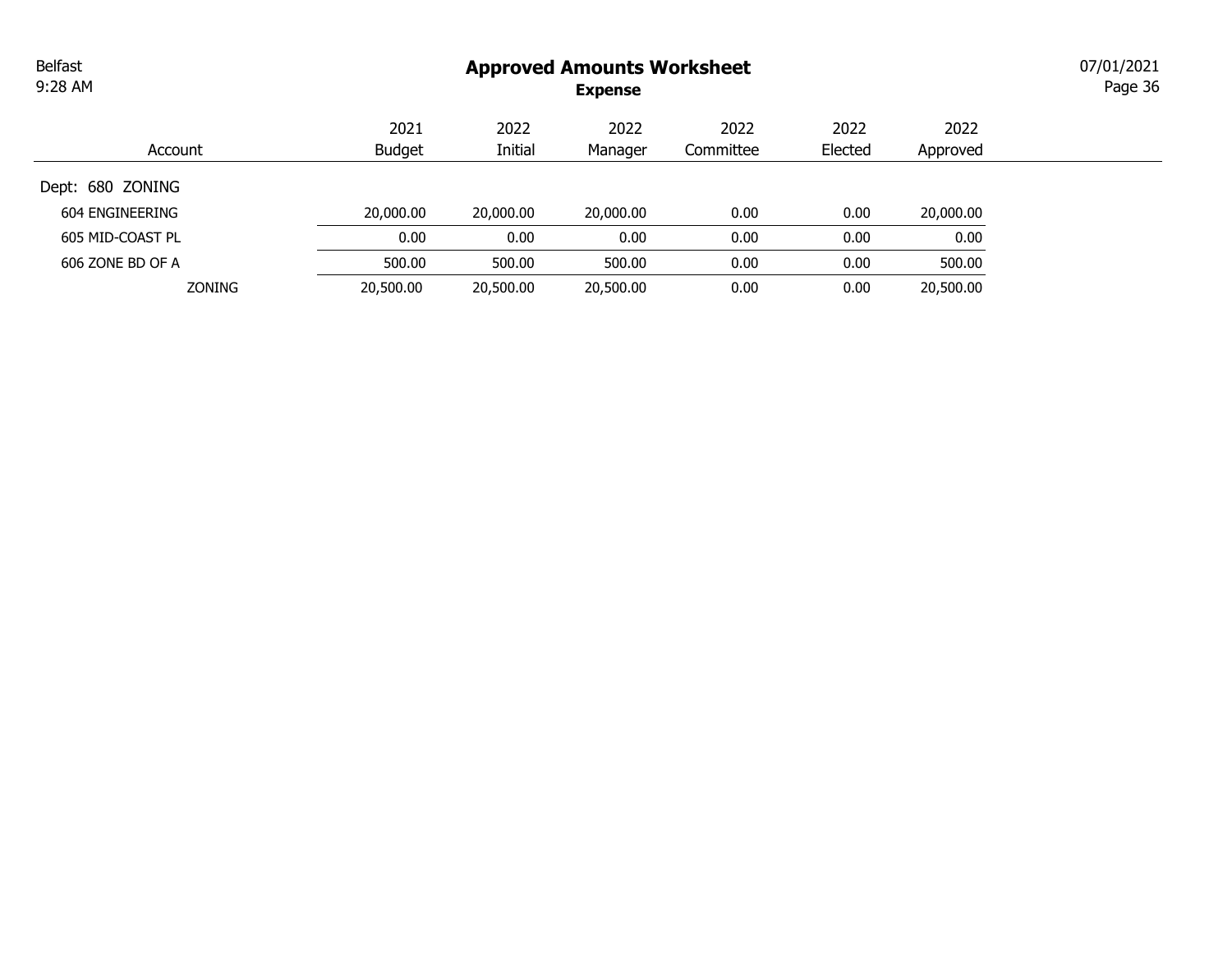| <b>Belfast</b><br>9:28 AM |               |          | <b>Approved Amounts Worksheet</b><br><b>Expense</b> |           |         |          | 07/01/2021<br>Page 37 |
|---------------------------|---------------|----------|-----------------------------------------------------|-----------|---------|----------|-----------------------|
|                           | 2021          | 2022     | 2022                                                | 2022      | 2022    | 2022     |                       |
| Account                   | <b>Budget</b> | Initial  | Manager                                             | Committee | Elected | Approved |                       |
| Dept: 690 MMA DUES        |               |          |                                                     |           |         |          |                       |
| 607 MMA DUES              | 7,548.00      | 7,548.00 | 7,548.00                                            | 0.00      | 0.00    | 7,548.00 |                       |
| <b>MMA DUES</b>           | 7,548.00      | 7,548.00 | 7,548.00                                            | 0.00      | 0.00    | 7,548.00 |                       |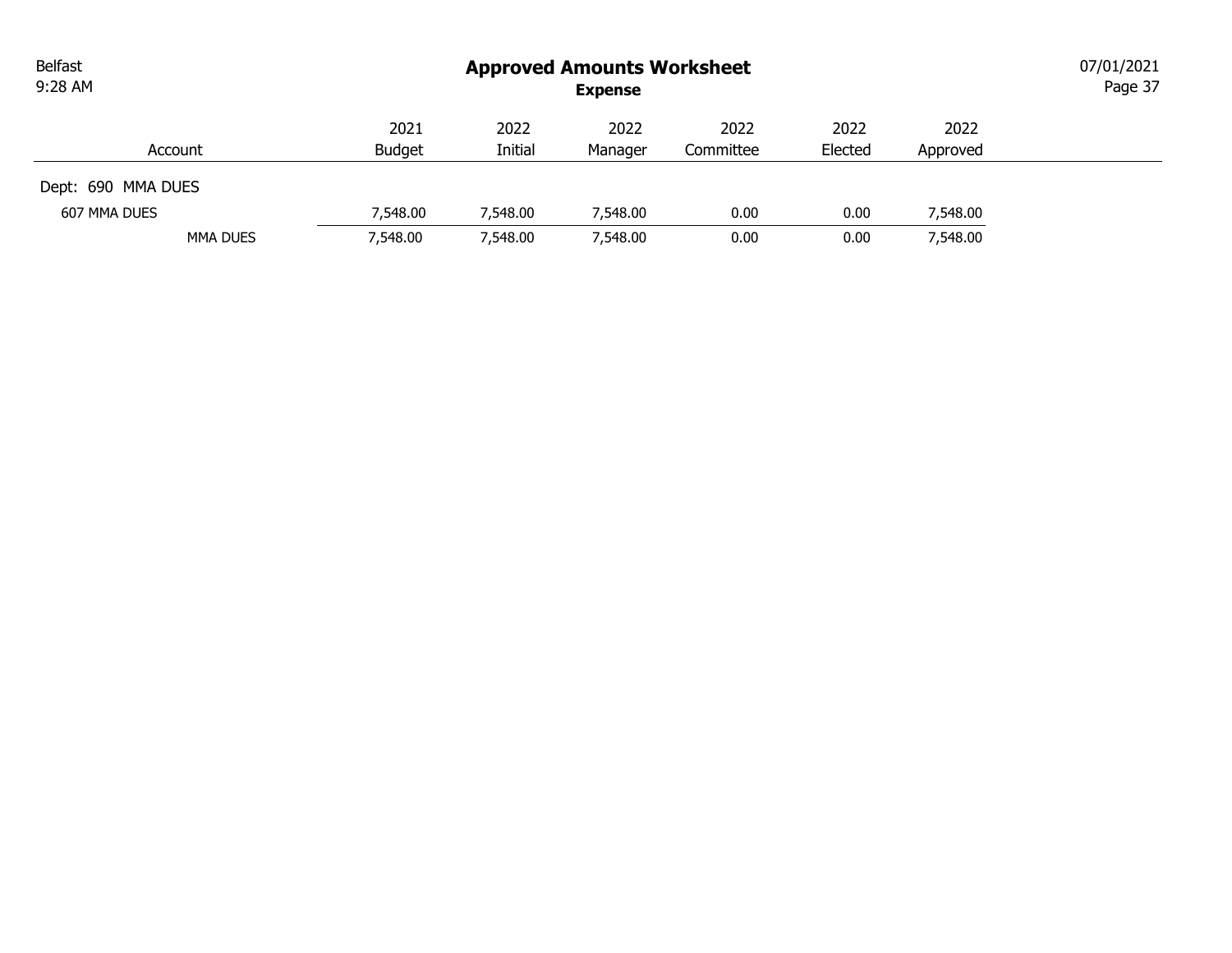| Belfast<br>9:28 AM |               |            | <b>Approved Amounts Worksheet</b><br><b>Expense</b> |           |         |            | 07/01/2021<br>Page 38 |
|--------------------|---------------|------------|-----------------------------------------------------|-----------|---------|------------|-----------------------|
|                    | 2021          | 2022       | 2022                                                | 2022      | 2022    | 2022       |                       |
| Account            | <b>Budget</b> | Initial    | Manager                                             | Committee | Elected | Approved   |                       |
| Dept: 700 DEBT     |               |            |                                                     |           |         |            |                       |
| 608 DEBT SERV      | 656,881,00    | 676,881.00 | 656,881.00                                          | 0.00      | 0.00    | 656,881.00 |                       |
| <b>DEBT</b>        | 656,881.00    | 676,881.00 | 656,881.00                                          | 0.00      | 0.00    | 656,881.00 |                       |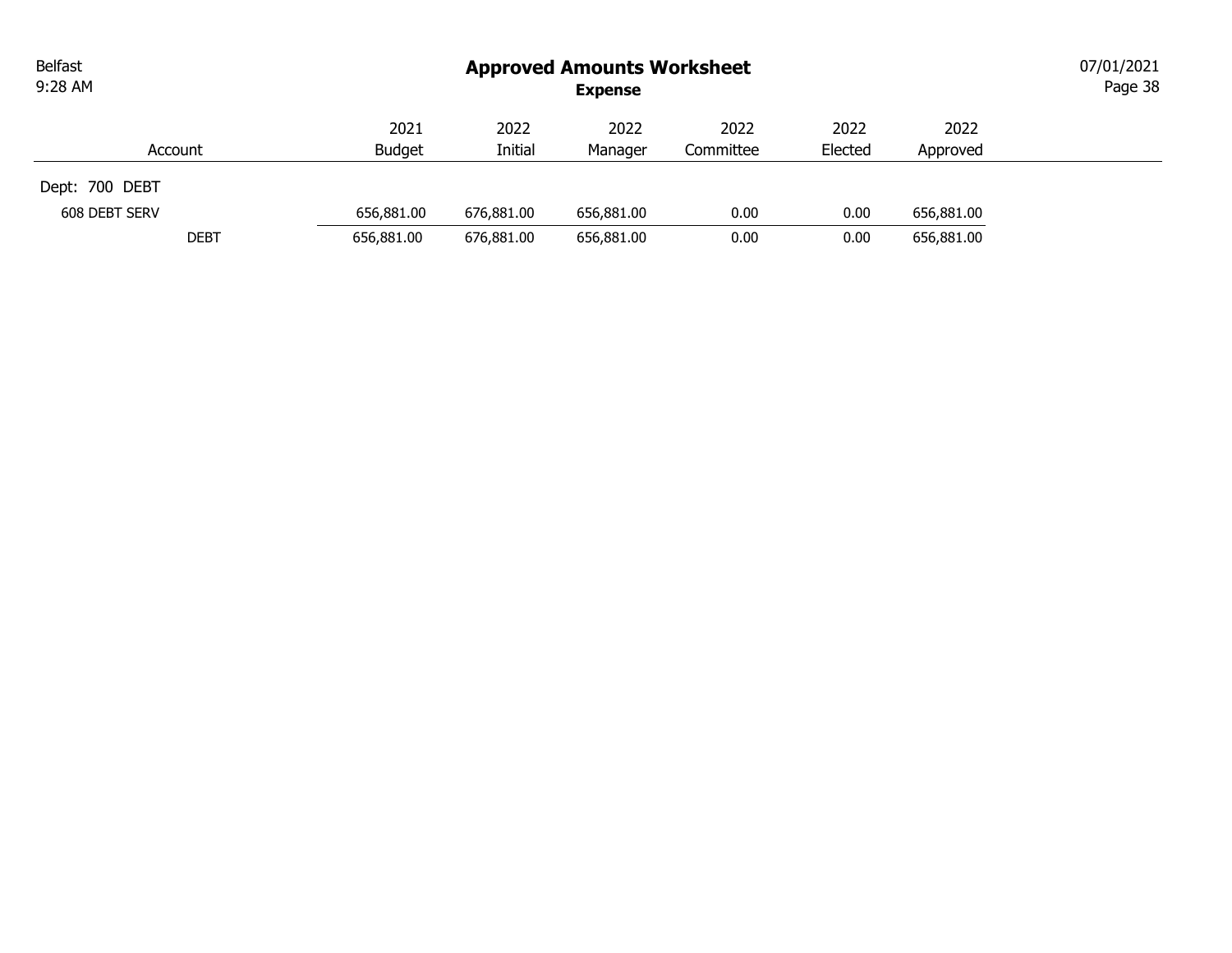| <b>Belfast</b><br>9:28 AM |               |         | <b>Approved Amounts Worksheet</b><br><b>Expense</b> |           |         |          | 07/01/2021<br>Page 39 |
|---------------------------|---------------|---------|-----------------------------------------------------|-----------|---------|----------|-----------------------|
|                           | 2021          | 2022    | 2022                                                | 2022      | 2022    | 2022     |                       |
| Account                   | <b>Budget</b> | Initial | Manager                                             | Committee | Elected | Approved |                       |
| Dept: 710 RESERVE         |               |         |                                                     |           |         |          |                       |
| 621 RESERVE FUND          | 100.00        | 100.00  | 100.00                                              | 0.00      | 0.00    | 100.00   |                       |
| <b>RESERVE</b>            | 100.00        | 100.00  | 100.00                                              | 0.00      | 0.00    | 100.00   |                       |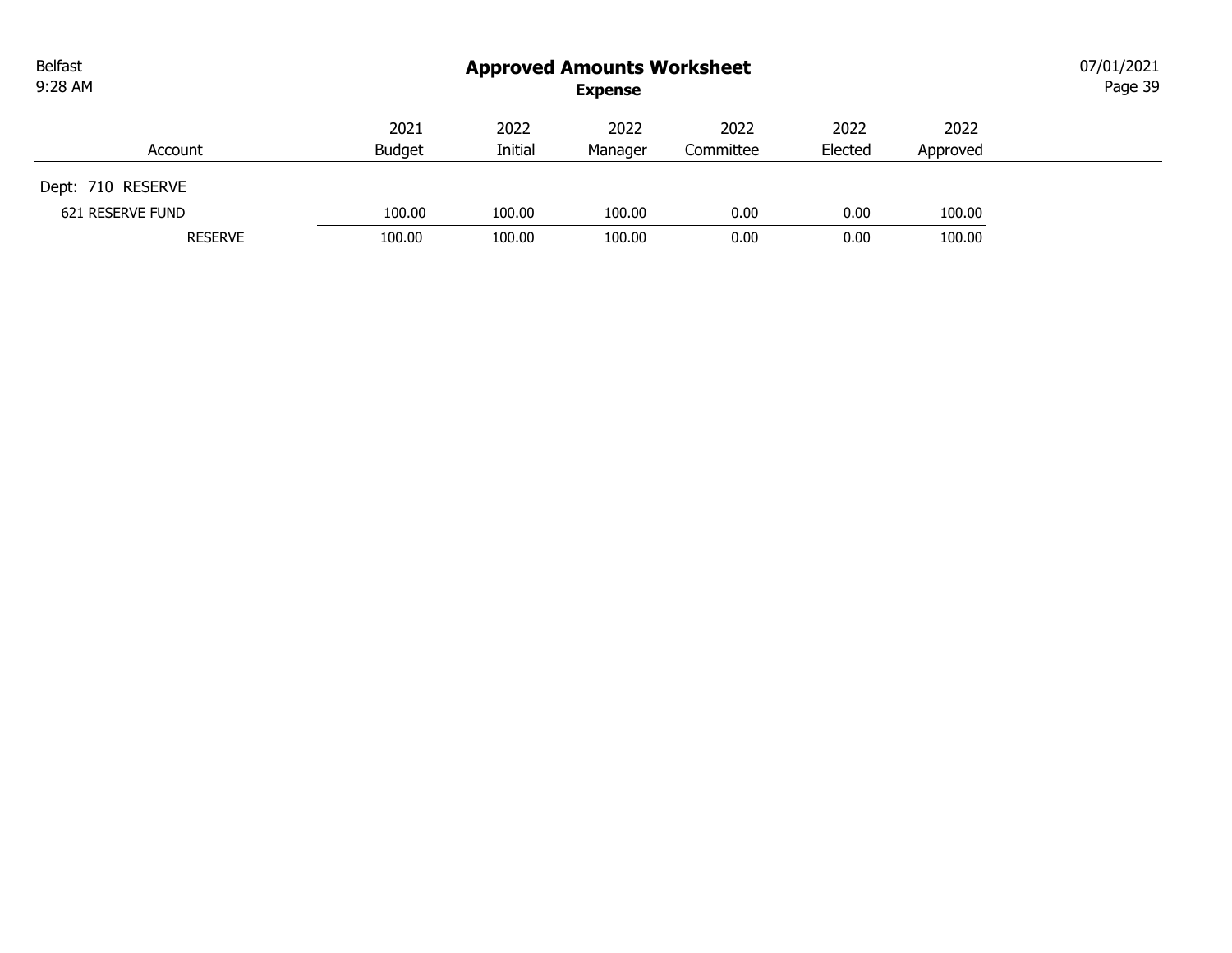# Approved Amounts Worksheet

Expense

Page 40 07/01/2021

**Contract Contract** 

|                        | 2021                                      | 2022    | 2022    | 2022      | 2022    | 2022               |
|------------------------|-------------------------------------------|---------|---------|-----------|---------|--------------------|
| Account                | <b>Budget</b>                             | Initial | Manager | Committee | Elected | Approved           |
| Dept: 720 NEW CAP PROJ |                                           |         |         |           |         |                    |
| 875 FIBER INTERN       | 16,591.00                                 | 0.00    | 0.00    | 0.00      | 0.00    | 16,591.00          |
| 881 SWAN LAKE AV       | 5,172.00                                  | 0.00    | 0.00    | 0.00      | 0.00    | 5,172.00           |
| 903 PLAN SOFTWAR       | 10,750.00                                 | 0.00    | 0.00    | 0.00      | 0.00    | 10,750.00          |
| 904 NORDIC 3RD P       | 15,000.00                                 | 0.00    | 0.00    | 0.00      | 0.00    | 15,000.00          |
| 905 AERIAL PHOTO       | 22,500.00                                 | 0.00    | 0.00    | 0.00      | 0.00    | 22,500.00          |
| 906 WIGHT ST RED       | 20,000.00                                 | 0.00    | 0.00    | 0.00      | 0.00    | 20,000.00          |
| 907 TRAFFIC RADA       | 8,000.00                                  | 0.00    | 0.00    | 0.00      | 0.00    | 8,000.00           |
| NEW CAP PROJ           | 98,013.00                                 | 0.00    | 0.00    | 0.00      | 0.00    | 98,013.00          |
| <b>Expense Totals:</b> | 11,505,437.00 11,417,572.00 11,117,328.00 |         |         | 0.00      |         | 0.00 11,505,437.00 |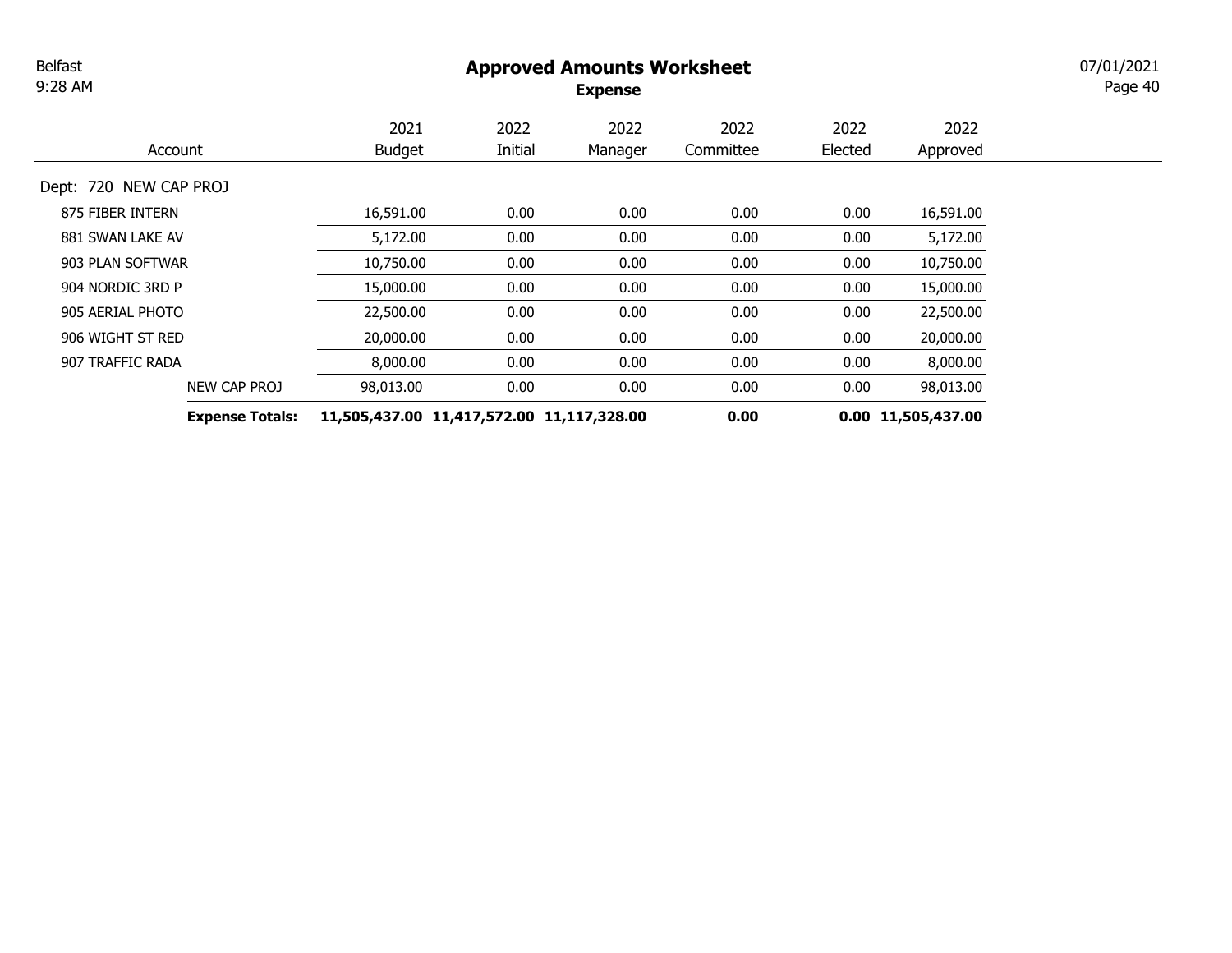### Approved Amounts Worksheet

Page 40 07/01/2021

|                   | 2021          | 2022         | 2022         | 2022      | 2022    | 2022         |
|-------------------|---------------|--------------|--------------|-----------|---------|--------------|
| Account           | <b>Budget</b> | Initial      | Manager      | Committee | Elected | Approved     |
|                   |               |              |              |           |         |              |
| Dept: 110 FINANCE |               |              |              |           |         |              |
| 3110 EXCISE TAX   | 1,276,550.00  | 1,129,000.00 | 1,244,587.00 | 0.00      | 0.00    | 1,276,550.00 |
| 3120 CITY CLK REC | 31,876.00     | 28,000.00    | 31,876.00    | 0.00      | 0.00    | 31,876.00    |
| 3130 SEWER LIEN F | 3,421.00      | 3,300.00     | 3,421.00     | 0.00      | 0.00    | 3,421.00     |
| 3140 INTEREST REC | 87,174.00     | 77,000.00    | 87,174.00    | 0.00      | 0.00    | 87,174.00    |
| 3150 SEWER LIEN I | 1,467.00      | 1,500.00     | 1,467.00     | 0.00      | 0.00    | 1,467.00     |
| 3160 AIRPORT HANG | 18,500.00     | 25,000.00    | 18,500.00    | 0.00      | 0.00    | 18,500.00    |
| 3170 POLICE DEPT  | 8,747.00      | 10,000.00    | 8,747.00     | 0.00      | 0.00    | 8,747.00     |
| 3180 CEM REC & TR | 120,000.00    | 120,000.00   | 120,000.00   | 0.00      | 0.00    | 120,000.00   |
| 3190 FIRE DEPT RE | 40,718.00     | 38,000.00    | 38,283.00    | 0.00      | 0.00    | 40,718.00    |
| 3200 AMB CONTRACT | 46,453.00     | 46,453.00    | 46,453.00    | 0.00      | 0.00    | 46,453.00    |
| 3210 LIB TRUSTS   | 150,000.00    | 150,000.00   | 150,000.00   | 0.00      | 0.00    | 150,000.00   |
| 3230 AMB REC      | 867,700.00    | 856,000.00   | 867,700.00   | 0.00      | 0.00    | 867,700.00   |
| 3240 AUTO REG     | 33,610.00     | 29,000.00    | 30,336.00    | 0.00      | 0.00    | 33,610.00    |
| 3250 MISC REC     | 49,000.00     | 49,000.00    | 49,000.00    | 0.00      | 0.00    | 49,000.00    |
| 3260 HARBOR REC   | 139,172.00    | 126,000.00   | 134,042.00   | 0.00      | 0.00    | 139,172.00   |
| 3270 INVEST INTER | 10,292.00     | 10,500.00    | 10,292.00    | 0.00      | 0.00    | 10,292.00    |
| 3280 SITE PLAN/SU | 30,446.00     | 13,800.00    | 27,446.00    | 0.00      | 0.00    | 30,446.00    |
| 3290 SOLID WASTE  | 428,656.00    | 406,000.00   | 427,836.00   | 0.00      | 0.00    | 428,656.00   |
| 3300 BOAT EXCISE  | 11,733.00     | 9,800.00     | 11,733.00    | 0.00      | 0.00    | 11,733.00    |
| 3310 BOAT & RV RE | 663.00        | 550.00       | 663.00       | 0.00      | 0.00    | 663.00       |
| 3320 URIP         | 131,960.00    | 132,000.00   | 131,960.00   | 0.00      | 0.00    | 131,960.00   |
| 3330 CODE COMP RE | 161,596.00    | 135,000.00   | 149,086.00   | 0.00      | 0.00    | 161,596.00   |
| 3340 RECYCLING RE | 19,350.00     | 11,370.00    | 19,350.00    | 0.00      | 0.00    | 19,350.00    |
| 3350 CABLE FEES   | 93,684.00     | 90,000.00    | 93,684.00    | 0.00      | 0.00    | 93,684.00    |
| 3360 GAS REFUNDS  | 7,540.00      | 7,000.00     | 7,540.00     | 0.00      | 0.00    | 7,540.00     |
| 3370 SURPLUS      | 0.00          | 0.00         | 0.00         | 0.00      | 0.00    | 0.00         |
| 3380 BLOCK BLDG L | 25,200.00     | 25,200.00    | 25,200.00    | 0.00      | 0.00    | 25,200.00    |